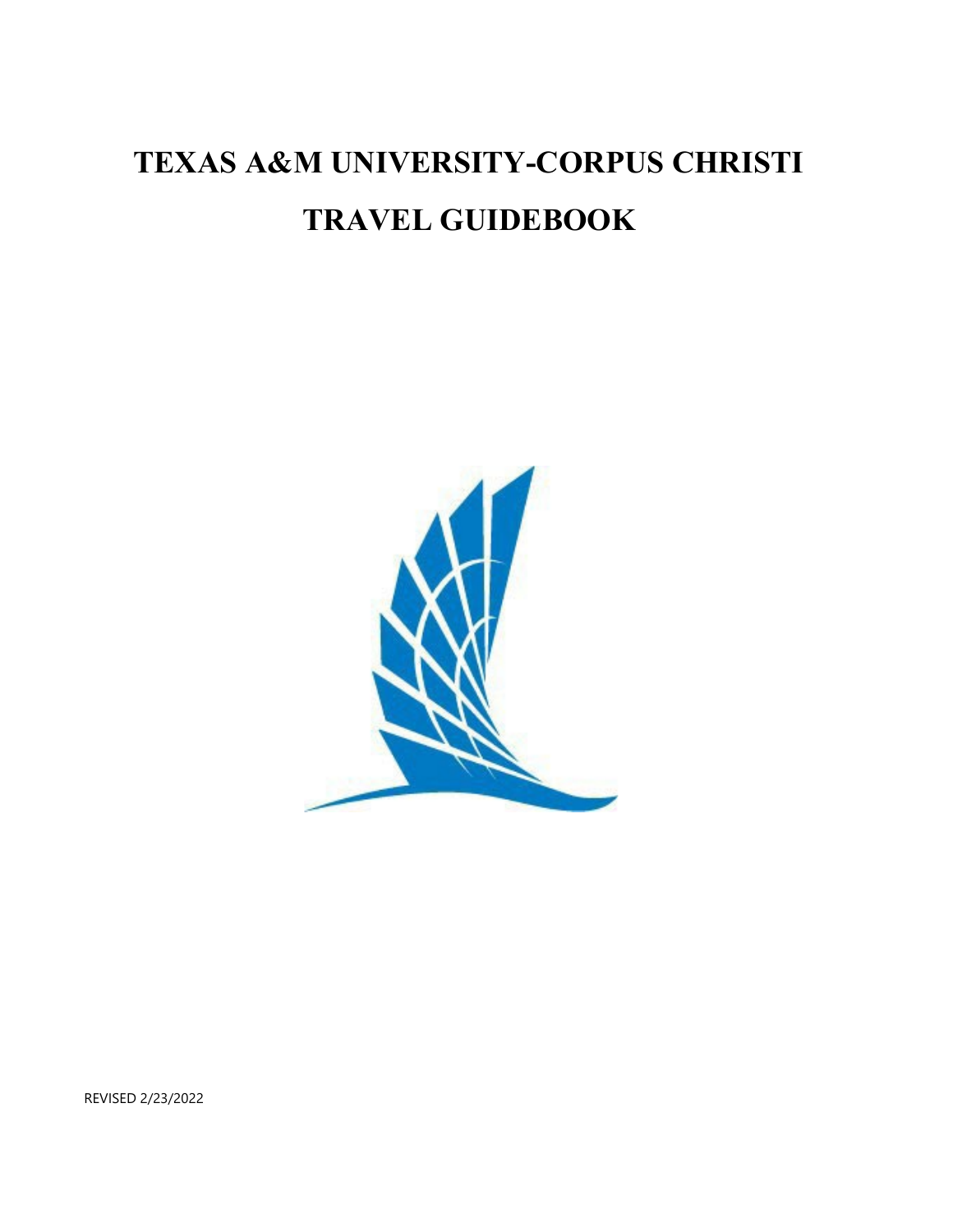# Table of Contents

| Transportation | .10              |
|----------------|------------------|
|                |                  |
|                |                  |
|                |                  |
|                |                  |
|                |                  |
|                |                  |
|                |                  |
|                | 11D <sub>2</sub> |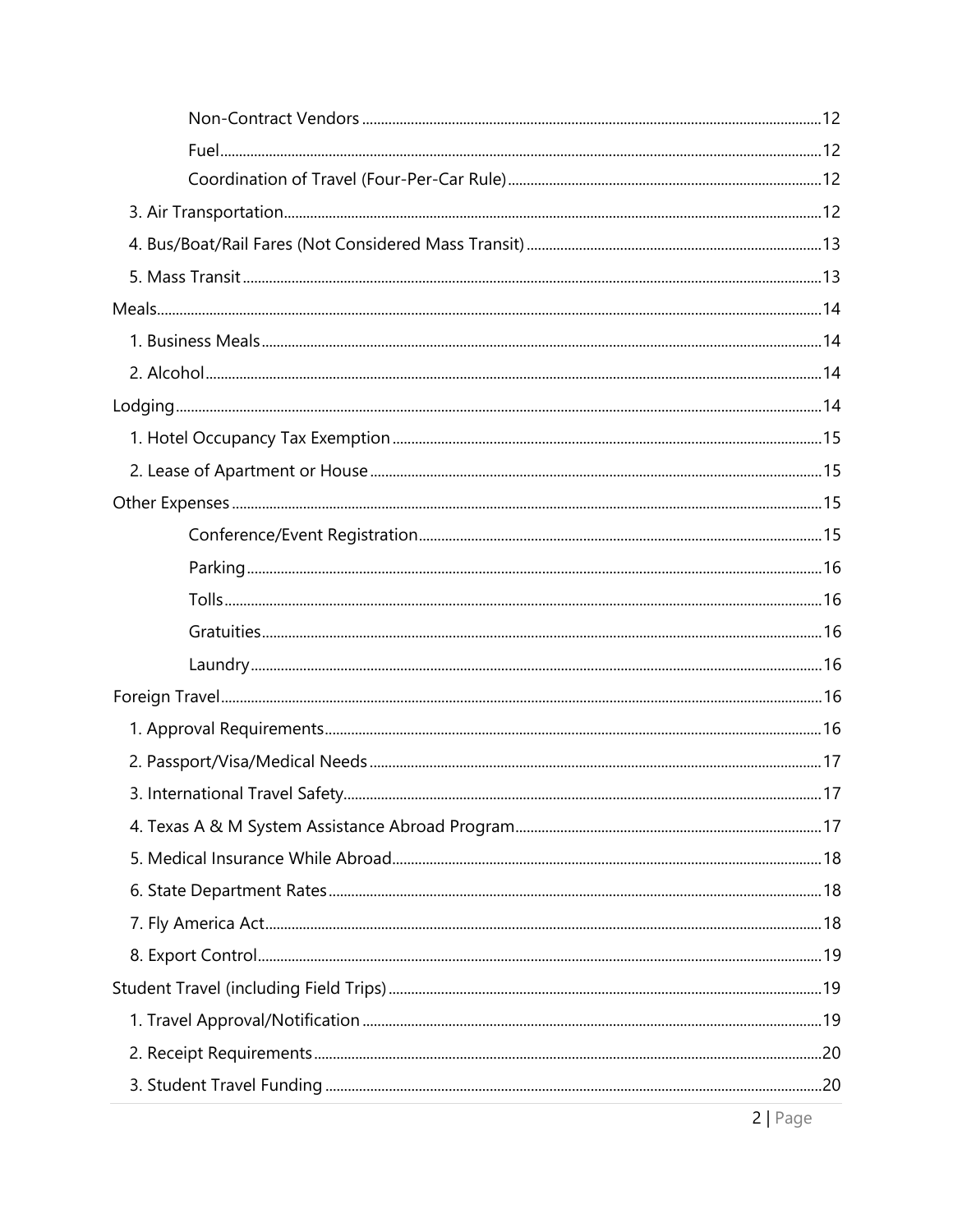# **ATTACHMENTS**

[ATTACHMENT A – TRAVEL EXPENSE CHECKLIST- STATE FUNDS](https://www.tamucc.edu/finance-and-administration/financial-services/disbursements-travel-services/travel/assets/documents/checklist-state-funds.pdf)

[ATTACHMENT B – TRAVEL EXPENSE CHECKLIST- LOCAL FUNDS](https://www.tamucc.edu/finance-and-administration/financial-services/disbursements-travel-services/travel/assets/documents/checklist-local-funds.pdf)

[ATTACHMENT C – MOTOR VEHICLE EXEMPTION CERTIFICATE](https://www.tamucc.edu/finance-and-administration/financial-services/disbursements-travel-services/travel/assets/documents/motor-vehicle-rental-exemption-certificate1.pdf)

ATTACHMENT [D – BUSINESS MEAL](https://www.tamucc.edu/finance-and-administration/financial-services/credit-card-administration/assets/documents/business-meal-form.pdf) FORM

ATTACHMENT E – TEXAS [HOTEL OCCUPANCY TAX](https://www.tamucc.edu/finance-and-administration/financial-services/disbursements-travel-services/travel/assets/documents/hotel-occupancy-tax-exemption.pdf) EXEMPTION CERTIFICATE

[ATTACHMENT](https://www.tamucc.edu/finance-and-administration/financial-services/disbursements-travel-services/travel/assets/documents/student-travel-checklist--instructions.pdf) F – STUDENT TRAVEL CHECKLIST

[ATTACHMENT G – TRIP ITINERARY](https://www.tamucc.edu/finance-and-administration/financial-services/disbursements-travel-services/travel/assets/documents/trip-itinerary.pdf) 

[ATTACHMENT H – GROUP TRAVEL](https://www.tamucc.edu/finance-and-administration/financial-services/disbursements-travel-services/travel/assets/documents/participant-list.pdf) PARTICIPANT LIST

[ATTACHMENT I - AGREEMENT FOR WAIVER, INDEMNIFICATION, ASSUMPTION OF RISK AND](https://www.tamucc.edu/finance-and-administration/financial-services/disbursements-travel-services/travel/assets/documents/waiver-indemnification-form.pdf)  [MEDICAL TREATMENT AUTHORIZATION](https://www.tamucc.edu/finance-and-administration/financial-services/disbursements-travel-services/travel/assets/documents/waiver-indemnification-form.pdf)

[ATTACHMENT J – EMERGENCY INFORMATION](https://www.tamucc.edu/finance-and-administration/financial-services/disbursements-travel-services/travel/assets/documents/emergency-information-form.pdf)

[ATTACHMENT K - DRIVERS RECORD REQUEST FORM](https://www.tamucc.edu/university-police-department/assets/documents/drivers-record-request.pdf)

[ATTACHMENT L – DRIVER](https://www.tamucc.edu/finance-and-administration/financial-services/disbursements-travel-services/travel/assets/documents/driver-release-form.pdf) RELEASE

[ATTACHMENT M - INCIDENT](https://www.tamucc.edu/finance-and-administration/financial-services/disbursements-travel-services/travel/assets/documents/incident---accident-report-form1.pdf) ACCIDENT REPORT

[ATTACHMENT N – INTERNATIONAL TRAVEL QUESTIONNAIRE FOR EXTREME RISK COUNTRIES](https://www.tamucc.edu/finance-and-administration/financial-services/disbursements-travel-services/travel/assets/documents/international-travel-questionnaire-for-extreme-risk-countries1.pdf)

[ATTACHMENT O - CARD HOLDER](https://www.tamucc.edu/finance-and-administration/financial-services/disbursements-travel-services/travel/assets/documents/cbt-travel-card-application.pdf) APPLICATION/APPROVAL FORM

[ATTACHMENT P – CARDHOLDER AGREEMENT](https://www.tamucc.edu/finance-and-administration/financial-services/disbursements-travel-services/travel/assets/documents/sample-for-website---citibank-cbt-cardholder-agreement.pdf)

[ATTACHMENT Q – MISSING RECEIPT FORM](https://www.tamucc.edu/finance-and-administration/financial-services/disbursements-travel-services/travel/assets/documents/missing-receipt-form_digitalsign.pdf)

[ATTACHMENT R- FOREIGN](https://www.tamucc.edu/finance-and-administration/financial-services/disbursements-travel-services/travel/assets/documents/faculty-and-staff-foreign-travel-checklist.pdf) TRAVEL CHECKLIST

ATTACHMENT S – TRAVEL REVIEWER'S CHECKLIST

[ATTACHMENT T – STUDENT TRAVEL PACKET CHECKLIST](https://www.tamucc.edu/finance-and-administration/financial-services/disbursements-travel-services/travel/assets/documents/student-packet-checklist.pdf)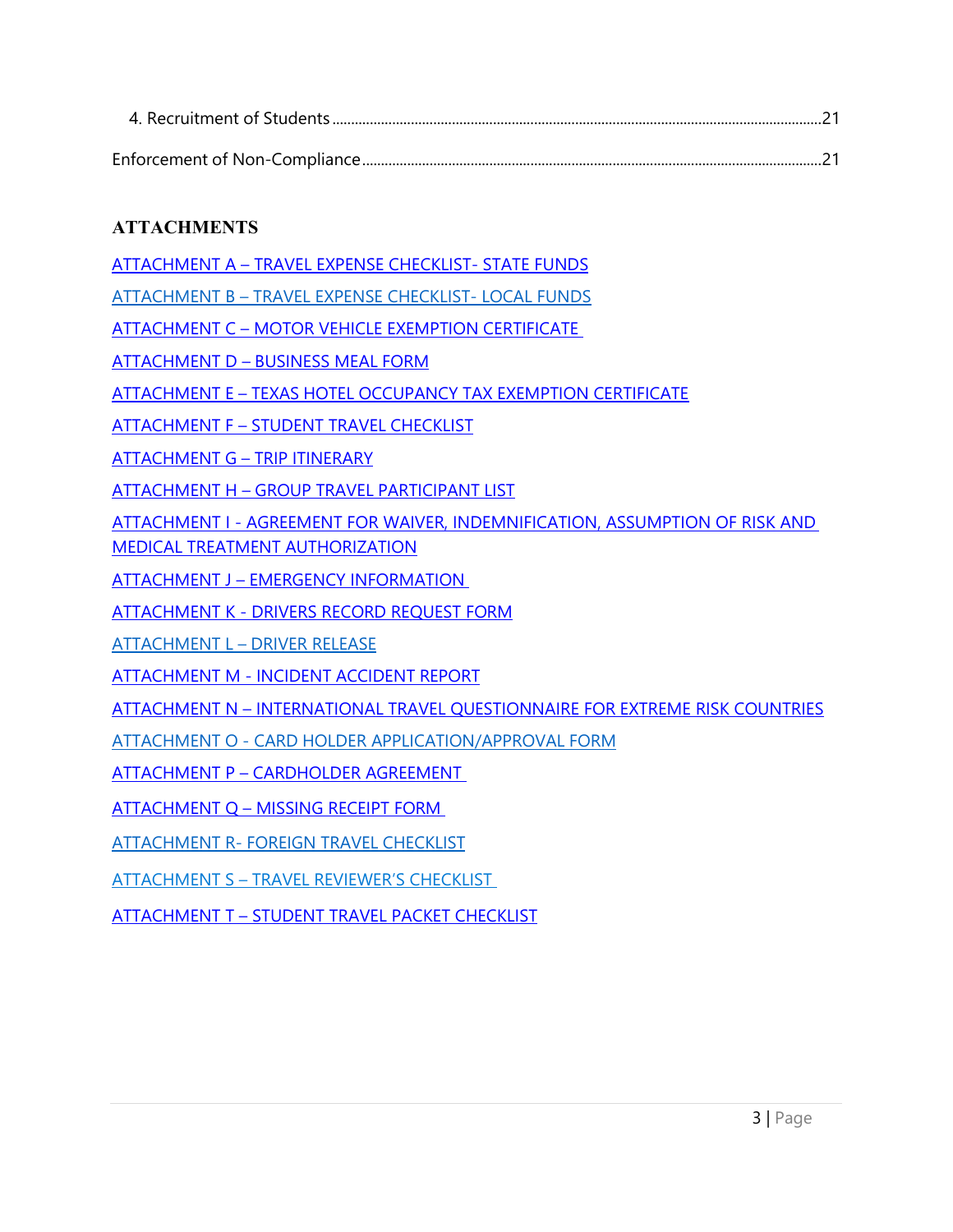# <span id="page-4-0"></span>**General**

# <span id="page-4-1"></span>1. **General Travel Requirements**

Texas A&M University-Corpus Christi (TAMU-CC) uses [Textravel a](https://fmx.cpa.state.tx.us/fmx/travel/textravel/index.php)s the foundation for travel guidelines, in accordance with Texas Administrative Code, Title 34, Part 1, Chapter 5, Subchapter C, Section 5.22, which took effect on September 9, 2008. [Textravel i](https://fmx.cpa.state.tx.us/fmx/travel/textravel/gen/index.php)s the Texas Comptroller of Public Accounts official travel guidelines. Textravel can be found at th[e Textravel w](https://fmx.cpa.texas.gov/fmx/travel/textravel/index.php)ebsite. When using local funds some exceptions may apply. Further travel related information can be found in System Regulation 21.01.03*.* 

Please note that throughout this document, the term "reimbursable" or "reimbursed" will refer to expenses that either qualify for reimbursement of out-of-pocket expenses OR are eligible for payment using the university-issued travel card.

Department heads can implement more stringent rules or processes for their departments if they determine it to be beneficial.

#### <span id="page-4-2"></span>**Conservation of Funds**

A state agency must minimize the amount of travel expenses paid or reimbursed by the agency. The agency shall ensure that each travel arrangement is the most cost-effective considering all relevant circumstances (*[Texas Government Code Section 660.007](https://statutes.capitol.texas.gov/Docs/GV/htm/GV.660.htm#660.007)*).

# <span id="page-4-3"></span>**Combining State and Personal Business**

If a traveler combines personal travel with official state business travel, the University will only reimburse those expenses that fall under the Textravel Chapter 660 of the Texas Government Code. Meals, lodging, or car rental incurred on personal days cannot be reimbursed. Overnight meal and lodging expenses incurred while traveling to and staying at a duty point (the destination, other than a *[place of](https://fmx.cpa.texas.gov/fmx/travel/textravel/gen/def/index.php#place_of_employment) [employment](https://fmx.cpa.texas.gov/fmx/travel/textravel/gen/def/index.php#place_of_employment)*, to which an employee travels to conduct official business) the day before official TAMU-CC business begins at the duty point are reimbursable. Expenses incurred while traveling to and staying at a duty point for more than one day before official state business begins at the duty point are not reimbursable unless (a) the expenses are incurred to qualify for a discount airfare and the discounts results in a net savings for the University, or (b) traveling to the duty point reasonably requires more than one day. Likewise, Overnight meal and lodging expenses incurred while traveling from a duty point the day after official TAMU-CC business ends are reimbursable. Expenses incurred while staying at and traveling from a duty point for more than one day after official state business ends at the duty point are not reimbursable unless (a) the expenses are incurred to qualify for a discount airfare, or (b) traveling from the duty point reasonably requires more than one day.

# <span id="page-4-4"></span>**Approval Requirements**

All university business related travel, even if there is no planned expense to the university, should be approved in Concur prior to travel. The request must provide a business purpose and benefit to TAMU-CC. Additional approval is necessary for the following locations:

#### 1) Austin, TX Travel

If traveling on state funds, state agency personnel that travel to Austin, TX for activities that involve obtaining or spending federal or State funds, or that impact federal or State policies, must obtain prior approval from the President/CEO or designee.

#### 2) Washington, D.C. Travel

If traveling on state funds, state agency personnel that travel to [Washington, D.C. f](https://fmx.cpa.state.tx.us/fmx/travel/textravel/gen/def/index.php#washington_dc)or activities that involve obtaining or spending federal funds or that impact federal policies must inform the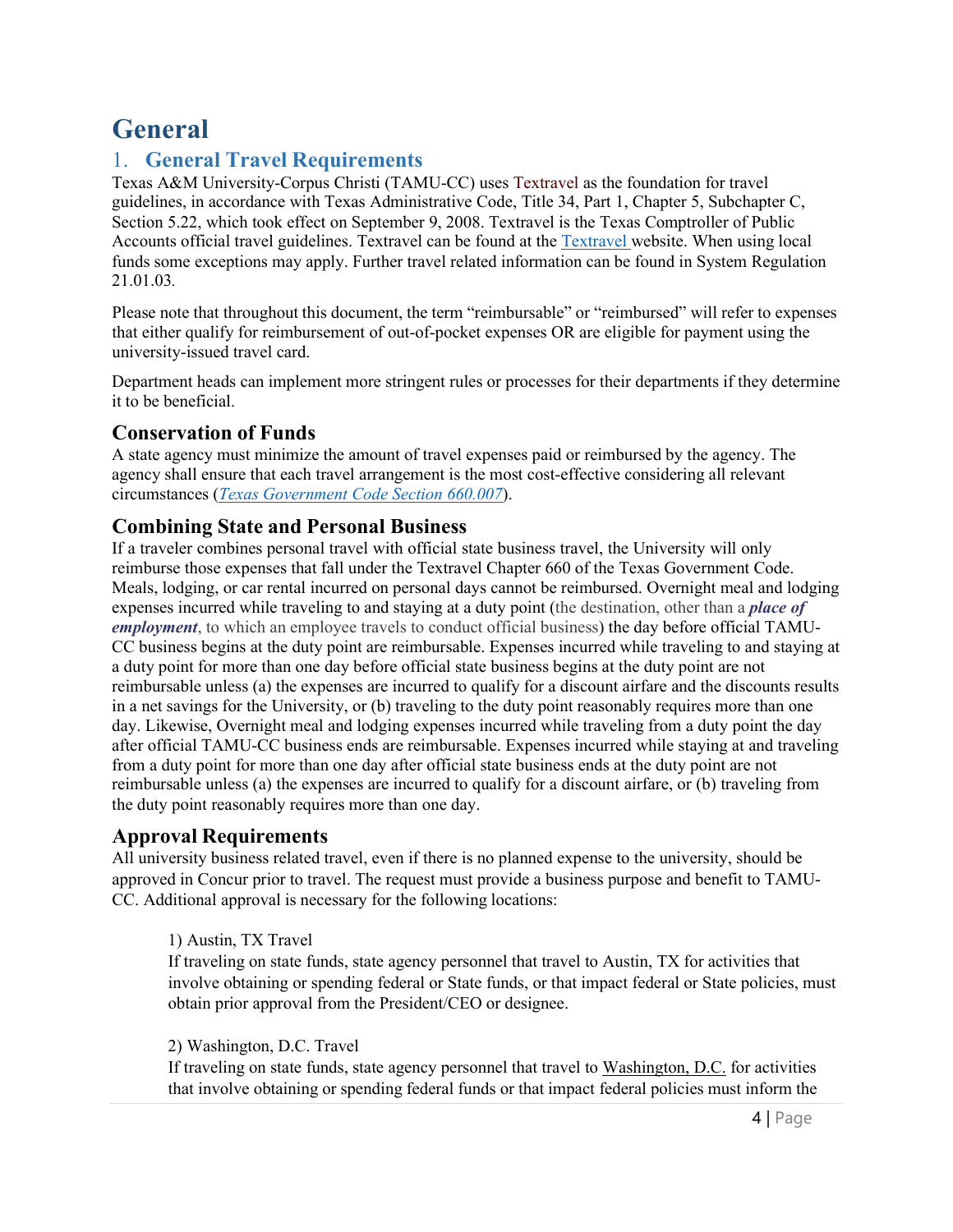Texas [Office of State-Federal Relations \(OSFR\)](http://governor.state.tx.us/osfr/) and the President/CEO about the trip. The agency must include information about the timing and purpose of the trip and provide OSFR with the name of an individual who may be contacted for additional information.

3) Foreign Travel (see pg. 16)

### <span id="page-5-0"></span>**Concur**

The Texas A&M University System contracts with Concur to provide travelers with a best-in-class, endto-end travel solution. The software allows travelers to book travel, submit travel requests, and track expenses from booking to reimbursement.

It is a requirement that all travel expenditures be processed through Concur's expense report module. It is preferred that all travel bookings/reservations are made through Concur's Travel booking module as it contains all state negotiated contracts for Airlines, Hotels, and Rental Cars. TAMU-CC's agreement with Corporate Travel Partners (CTP) (see pg. 10) allows for non-refundable bookings to be refunded and transferred, which is an important reason to book through Concur whenever possible.

# <span id="page-5-1"></span>**Travel Card Program**

The University Travel Card is designed to be used by employees for all their travel needs. The travel card may be used for Airfare, Hotel, Car Rental, Meals, Conference Registrations, Parking and Incidental Expenses, according to State and Local fund requirements as addressed in later sections.

1) Applying for a University Travel Card

Apply for the University Travel Card by completing the [Cardholder A](https://disbursement.tamu.edu/media/65005/University-Travel-Card-Application.pdf)pplication/Approval Form (*Attachment O: Cardholder Application/Approval Form*; form can also be found at [https://disbursements-travel-services/travel/cbt-travel-card-application\)](https://www.tamucc.edu/finance-and-administration/financial-services/disbursements-travel-services/travel/assets/documents/cbt-travel-card-application.pdf) The cardrequester is required to take TrainTraq course #2112042: eTravel-Concur 101, prior to approvalof the application. A transcript showing completion of the courses should be emailed with the Travel Card application to TAMU-CC Travel Office at [travel@tamucc.edu.](mailto:travel@tamucc.edu) All cardholders, reviewers, and approvers will be required to complete TrainTraq course #2112042: eTravel- Concur 101 on an ongoing annual basis.

Applications are processed within 2 business days of receipt. Cards must be picked up in person by the cardholders or a designee. TAMU-CC Travel Office will notify the card holder by email when card is available for pick up. A Cardholder Agreement (*Attachment P: Cardholder Agreement*) must be signed and returned prior to card activation.

A DART (Temporary) Card is a declining balance credit card not issued in the traveler's name and is available for student travels or new employees who have yet to receive a travel card. A DART Card should be utilized and reconciled by the same standards as a Travel Card.

#### 2) Cardholder Responsibilities

The cardholder is responsible for the security of the card at all times. If a card is lost or stolen Citibank must be notified immediately at (800) 248-4553 (telephone number is listed on the back of the card), and the TAMU-CC Travel Office, during business hours, at (361) 825-5767 or [travel@tamucc.edu. I](mailto:travel@tamucc.edu)f outside the US, call Citibank collect at (904) 954-7314.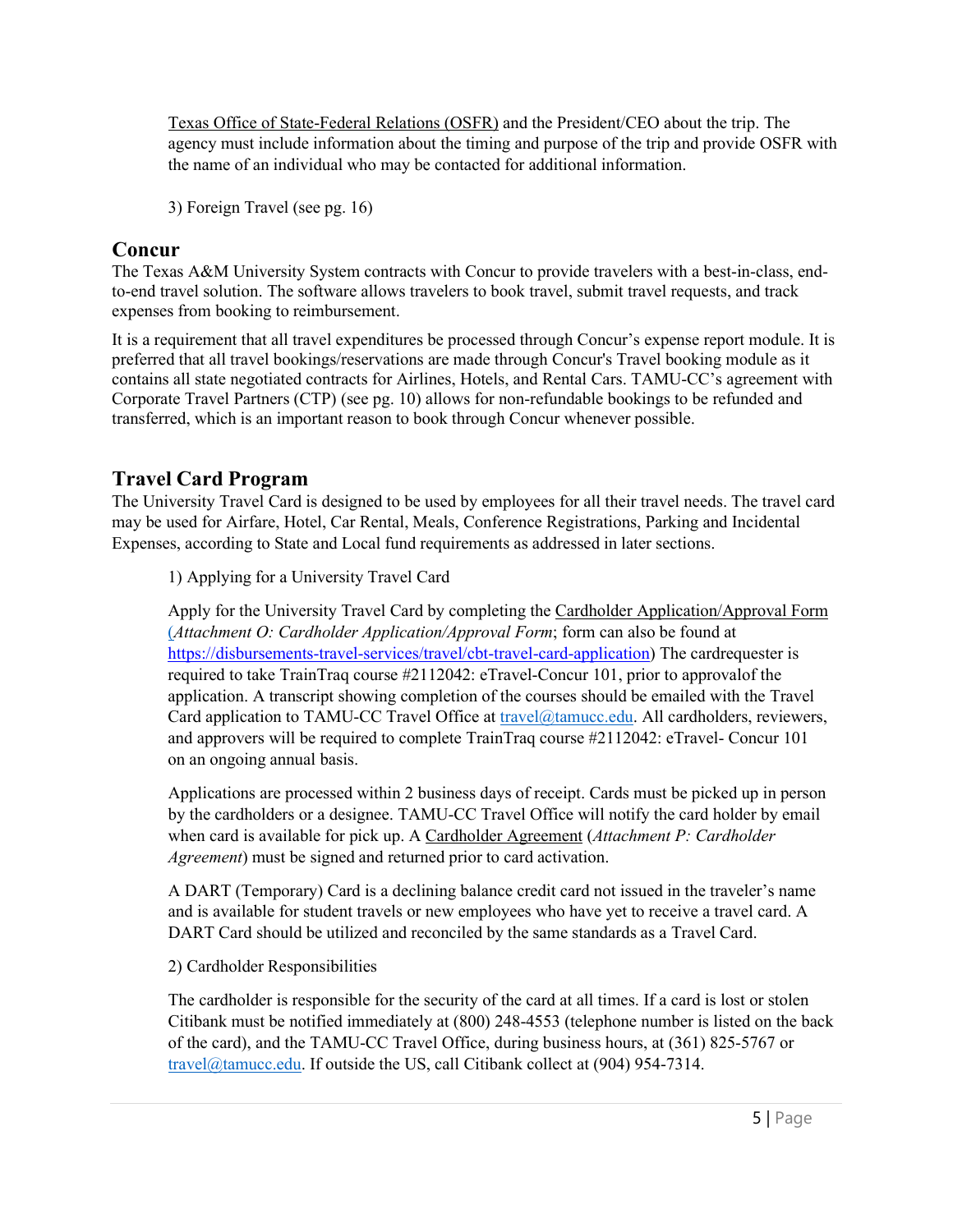**Disputes** - The cardholder should [dispute c](https://disbursement.tamu.edu/media/64999/SOT_Non-Travel-Related-Dispute-Form.pdf)harges with Citibank when having problems with vendors for non-receipt of services or products **within 60 days** of the transaction.

**Fraud** - Charges considered fraudulent should be reported to Citibank immediately by calling the number on the back of the card. Citibank will send an Affidavit of Unauthorized Use form by email for the cardholder to complete. If the transactions post to the card, the Affidavit should be returned to Citibank **within 60 days** of the transaction. Cardholders have the option to list a personal cell phone with Citibank to receive fraud alert calls/texts.

Only business-related travel expenses are allowed. No personal expenses may be charged to the travel card.

Please see the Cardholder Agreement (*Attachment P: Cardholder Agreement*) for full listing of cardholder's responsibilities and card uses.

A Reviewer's Checklist *(Attachment S: Travel Reviewer's Checklist)* is required to be uploaded with each expense report in Concur.

#### <span id="page-6-0"></span>**General Travel**

#### **Allowable Expenses from State Funds**

Expenses incurred on state funds must follow the [State Travel Management Program](http://www.window.state.tx.us/procurement/prog/stmp/) (STMP) at [\(https://comptroller.texas.gov/purchasing/programs/travel-management/\)](https://comptroller.texas.gov/purchasing/programs/travel-management/). The STMP negotiated contracts for Airlines, Hotels, and Rental Cars, can be found in Concur.

All travel expenditures paid on state accounts are required to adhere to the STMP guidelines, unless specific [exemptions](http://www.tamus.edu/assets/files/travel/pdf/STMP%20Travel%20Exception%20Form.pdf) apply *(Attachment A: Travel Expense Checklist-State Funds).* 

#### **Allowable Expenses from Sponsored Research**

If expenses are incurred under a sponsored research project, the expenses must follow the most restrictive guidelines applicable to the award. These restrictions can include additional receipt requirements, spending limits, etc. Please consult your sponsored research administrator prior to travel.

#### **Allowable Expenses from Local & Gift Accounts**

Expenses incurred on behalf of TAMU-CC and submitted for payment should be reasonable, necessary, and appropriate for the account being charged as determined by the department head or their designee. All reimbursements are subject to department head or their designee's approval.

Transfers or partial transfers cannot be made to move paid travel reimbursements to a State Account when the Textravel and/or the State of Texas Travel Management Program are not followed.

TAMU-CC departments using Local and Gift Accounts to pay travel reimbursements are not required to use Textravel and/or the State of Texas Travel Management Program. Subject to approval from department heads or their designees, the TAMU-CC Travel Guidelines allow for deviations from Textravel as explained in the section describing Transportation (pg. 10), Meals (pg. 14), and Lodging (pg. 14).

Employees or prospective employees can be reimbursed for justifiable travel expenses incurred when not utilizing a corporate card (for example when utilizing a personal credit card).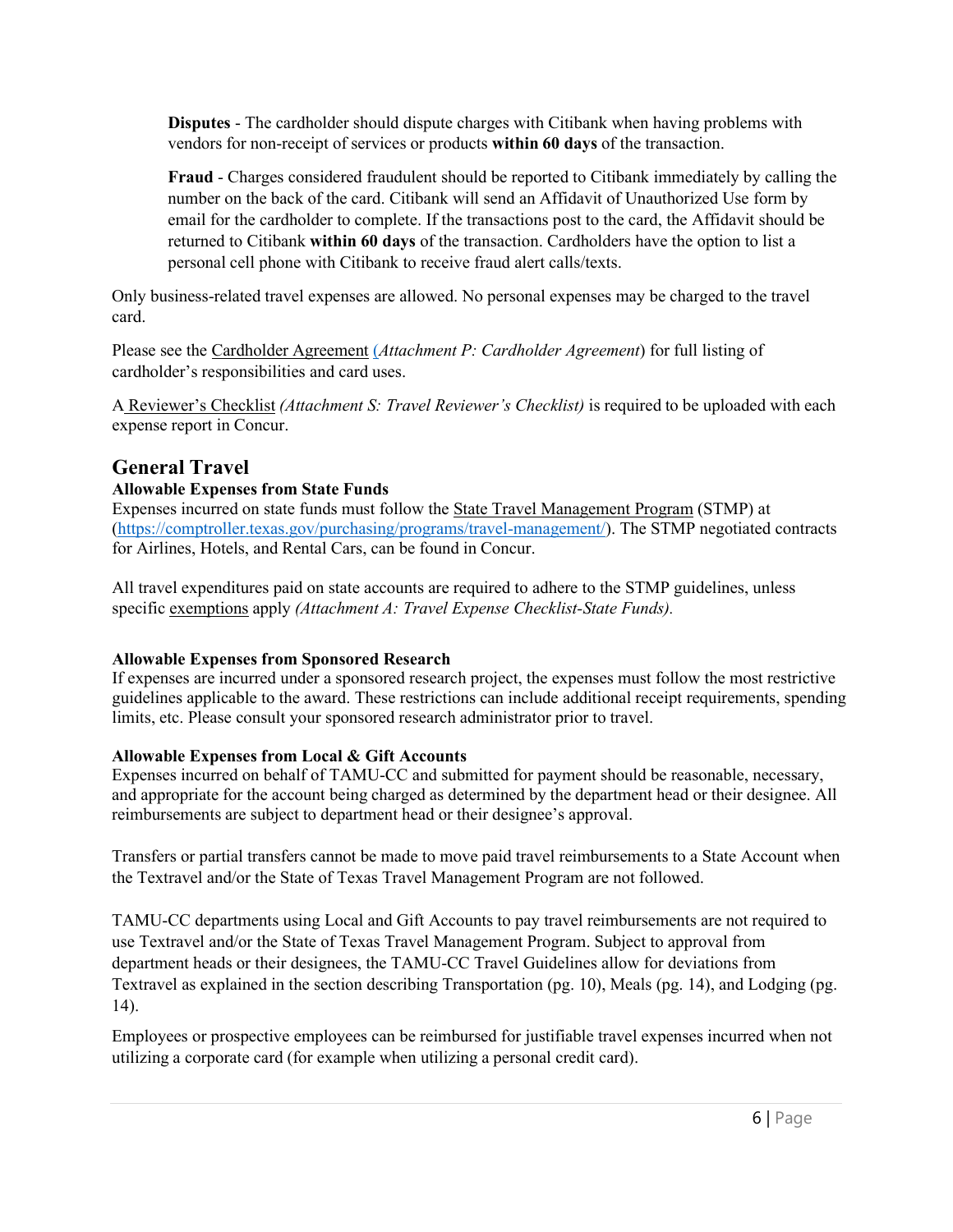Employees or prospective employees may be reimbursed for travel expenses incurred that are normally not reimbursable when such expenses result in a cost savings. Explanation of such savings should be documented and attached to the expense report in Concur.

Employees may be reimbursed for approved travel expenses incurred on behalf of another employee or prospective employee if the person being reimbursed incurred the expense and provides proper receipts.

### <span id="page-7-0"></span>**Receipt Requirements**

If a receipt is required, the receipt must be itemized, must include proof of payment, and show payment applied to the balance (\$0 balance). If the receipt does not have a zero balance, a credit card charge slip should be provided to show proof of payment.

In the event vendor's receipt is not available, all elements required on a receipt are still necessary to document the expenditure appropriately in accordance with the State of Texas and IRS guidelines. A combination of documents can be used to replace a receipt if necessary. Examples include confirmation of a booking showing detailed itinerary, copy of paid check, or credit card statement showing the transaction as proof of payment. To document a missing receipt, please use the Missing Receipt Form *(Attachment Q - Missing Receipt Form).*

Reimbursement receipt(s) showing a foreign currency must be converted to US Dollars using OANDA [\(https://www.oanda.com/\)](https://www.oanda.com/). The dates on the currency converter must reflect the date on the receipt.

For quick reference on travel expenditure receipt requirements, go to Travel Expense Checklist(s) (*Attachment A: Travel Expense Checklist-State Funds*, and *Attachment B: Travel Expense Checklist-Local Funds*) which can also be found at [\(https://disbursements-travel-services/travel/useful-links-resources\)](https://disbursements-travel-services/travel/useful-links-resources).

In the event that a receipt is not itemized or is illegible, the cardholder should provide a detailed itemization of the transaction, including any taxes or fees, and certify, through submission of the report, that it is true and accurate.

# <span id="page-7-1"></span>2. **Traveler Responsibilities**

#### **Prior to Travel**

- 1) Apply for the TAMU-CC Travel Card or DART Card (Cardholders have the option to list a personal cell phone with Citibank to receive fraud alert calls/texts).
- 2) Obtain approval to travel through Concur Travel Request
- 3) Update the following Concur Profile
	- a. Travel preferences (i.e.: frequent traveler program numbers, airplane seat preference,trusted travel number, etc.)
	- b. Emergency Contact
	- c. Travel arrangers and expense delegates
	- d. Credit card
	- e. E-Receipt registration which enables the auto collection of electronic receipts into Concur, from participating suppliers. Receiving e-receipts can save you time by prepopulating your expense report.
	- f. Concur Mobile app registration. Using the Concur Mobile app will allow you to conveniently manage and store trip information and legible receipts on your mobile device.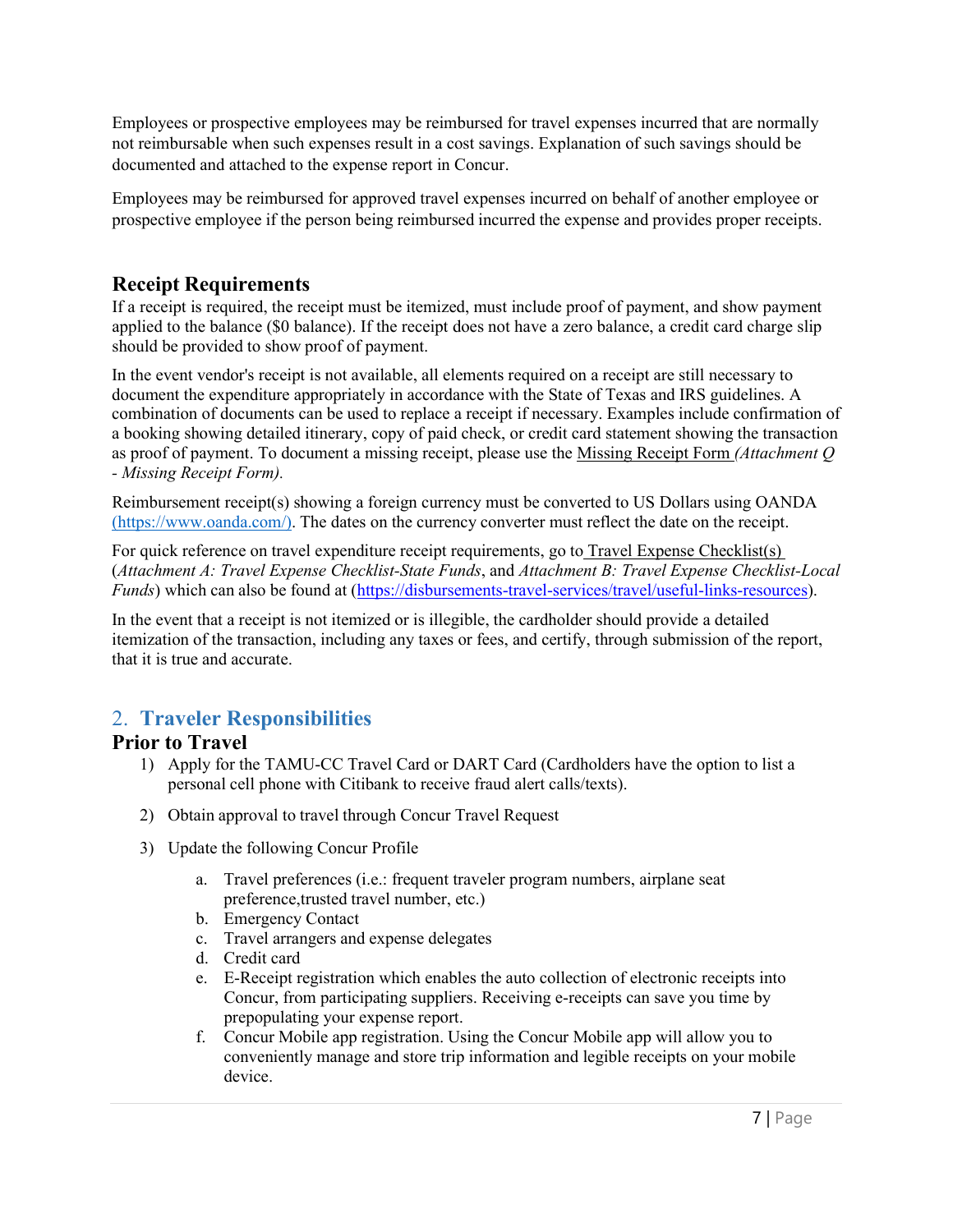### <span id="page-8-0"></span>**Booking Travel**

- 1) Understanding Funding Sources
	- State funds are restrictive compared to local funds. (*Attachment A: Travel Expense Checklist-State Funds*, and *Attachment B: Travel Expense Checklist-Local Funds*)
	- Sponsored research funds may have further restrictions than local and state funds.
- 2) Ensure travel arrangements comply with University travel guidelines
- 3) Secure travel arrangements
	- Concur is the preferred method of booking
		- Traveler can book directly, or a Travel arranger can book travel
		- Non-refundable airfare bookings can be refunded and transferred
		- Booking directly with travel providers is discouraged. Reasons include incurring additional fees and decreased flexibility with cancellations.
- 4) Payment options to secure travel arrangements
	- University Travel Card (preferred):
		- Card should be in employee's name
		- Expenses should be paid with University Travel Card
		- The most efficient process should be selected
	- Out of Pocket (least preferred):
		- Payment will not be reimbursed until after travel has occurred and expense report processed.

#### <span id="page-8-1"></span>**During Travel**

- 1) Ensure that any purchases made comply with university travel and purchasing guidelines.
- 2) Obtain itemized receipts for expenses that require receipts. To review receipt requirements (see *Attachment A: Travel Expense Checklist-State Funds,* and *Attachment B: Travel Expense Checklist-Local Funds*).
- 3) Capture receipt image using the Concur Mobile App to automatically upload legible expense receipt while traveling.

#### <span id="page-8-2"></span>**After Travel**

- 1) Create Expense Report if not already created prior to or during travel.
- 2) Assign travel card transactions to Expense Report within 30 days of transaction postdate. This could be prior to travel (e.g., airfare, registration, hotel deposit), during travel, or after travel, but should be assigned to an expense report no later than 60 days from the post date.

As a best practice, submit your Expense Report with all the required receipts within 30 days of travel end date, but no later than 90 days\*

\*90-Day Safe Harbor Policy - All expenses, both out of pocket and travel card transactions, must be adequately accounted for within 90 days or the expenses will be reported as taxable income to the employee and the employee's travel card may be suspended. Employee must also return any excess reimbursement or allowance within this time period.

#### <span id="page-8-3"></span>**Other**

- 1) Tools Available for Tracking Concur Aging Transactions and Expense Reports
	- Concur sends out automated emails to the traveler and their delegates for any unassigned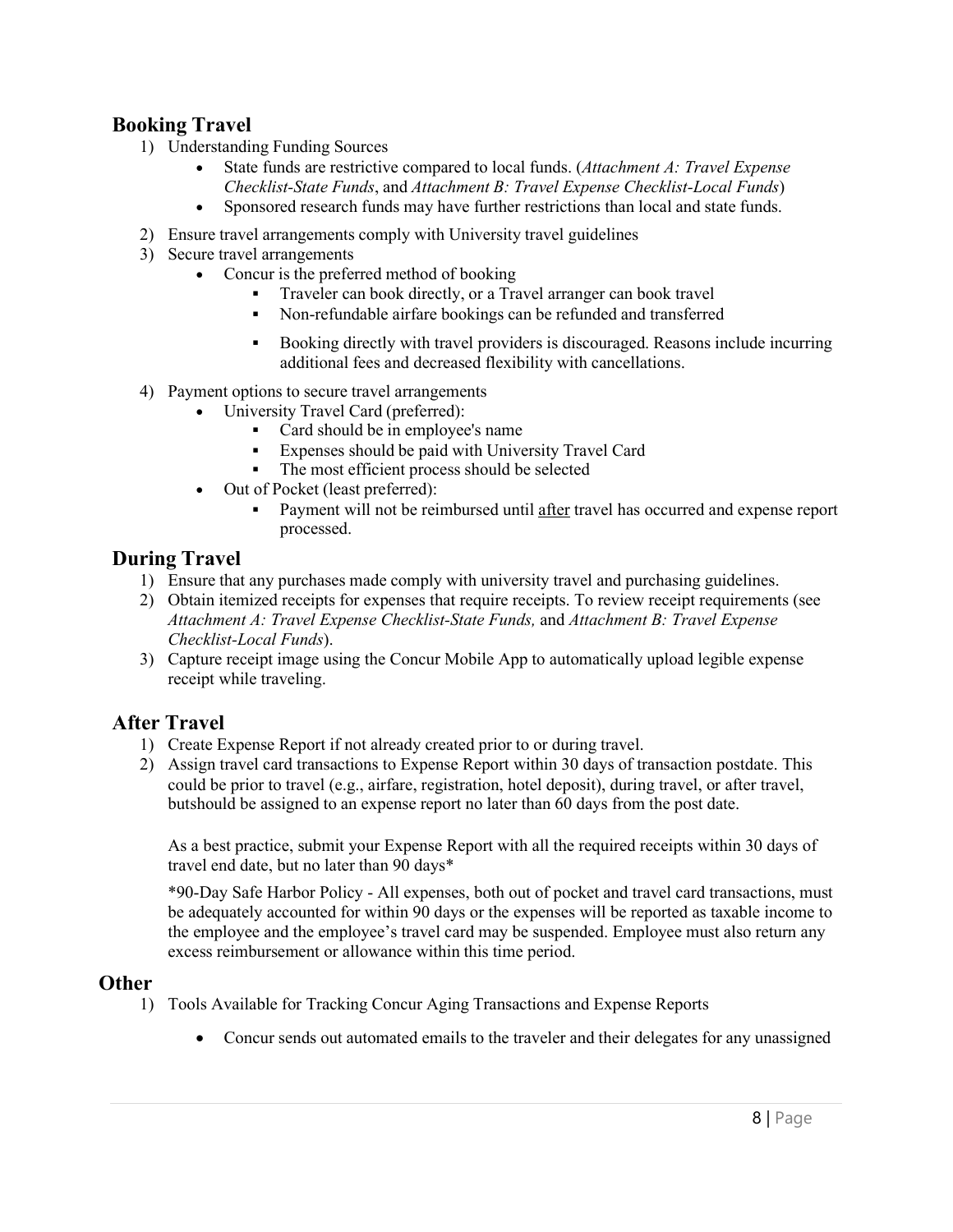transactions not posted to expense report 30 days from postdate.

- Concur sends automated emails to the traveler and their delegates for any expense report not submitted 30 days from the travel end date.
- 2) A travel card may be suspended for failure to submit expense reports in a timely manner, repeatedly using the card for personal expense, etc. Travelers receiving repeated suspensions may face possible penalties to include but not limited to:
	- Travel Card suspension for one year with notification of the suspension sent to the card holder, Department Head, Assistant Dean and Dean/VP.
	- No travel advances will be made available to the employee during the suspension time period.
	- Disciplinary action

# <span id="page-9-1"></span><span id="page-9-0"></span>3. **Other General Information**

#### **Prospective Employees**

When a prospective employee is requested to travel to TAMU-CC for an interview or evaluation, the travel expenses for the prospective employee are processed in the same manner as employee travel. One exception is that a prospective employee would not be exempt from hotel occupancy or state sales taxes if the prospective employee pays and requests reimbursement. If TAMU-CC pays the vendor directly with a travel card or through direct bill, then it would be considered exempt.

Travel expenses for guest(s) of prospective employees during the interview process can be paid from local funds only. Prior approval from Department Head/Designee is required.

# <span id="page-9-2"></span>**Funeral Attendance**

TAMU-CC may pay or reimburse an employee for travel expenses while attending the funeral of an individual who was a state employee, a board member, or a legislator if:

- The President/CEO (or designee) determines that the employee's attendance at the funeral is appropriate under the circumstances and his/her approval is attached to the Concur Expense Report; and
- The expense is paid or reimbursed only to the extent it could have been paid or reimbursed had it been incurred while conducting official state business.

Attending the funeral for a student or for an employee's spouse or child can only be paid from accounts that are not funded by mandatory student fees (excluding Student Service Fees), contract or grants, state appropriations or restricted by donors.

Funeral attendance that falls outside the above that is deemed appropriate to attend must be paid with unrestricted gift funds.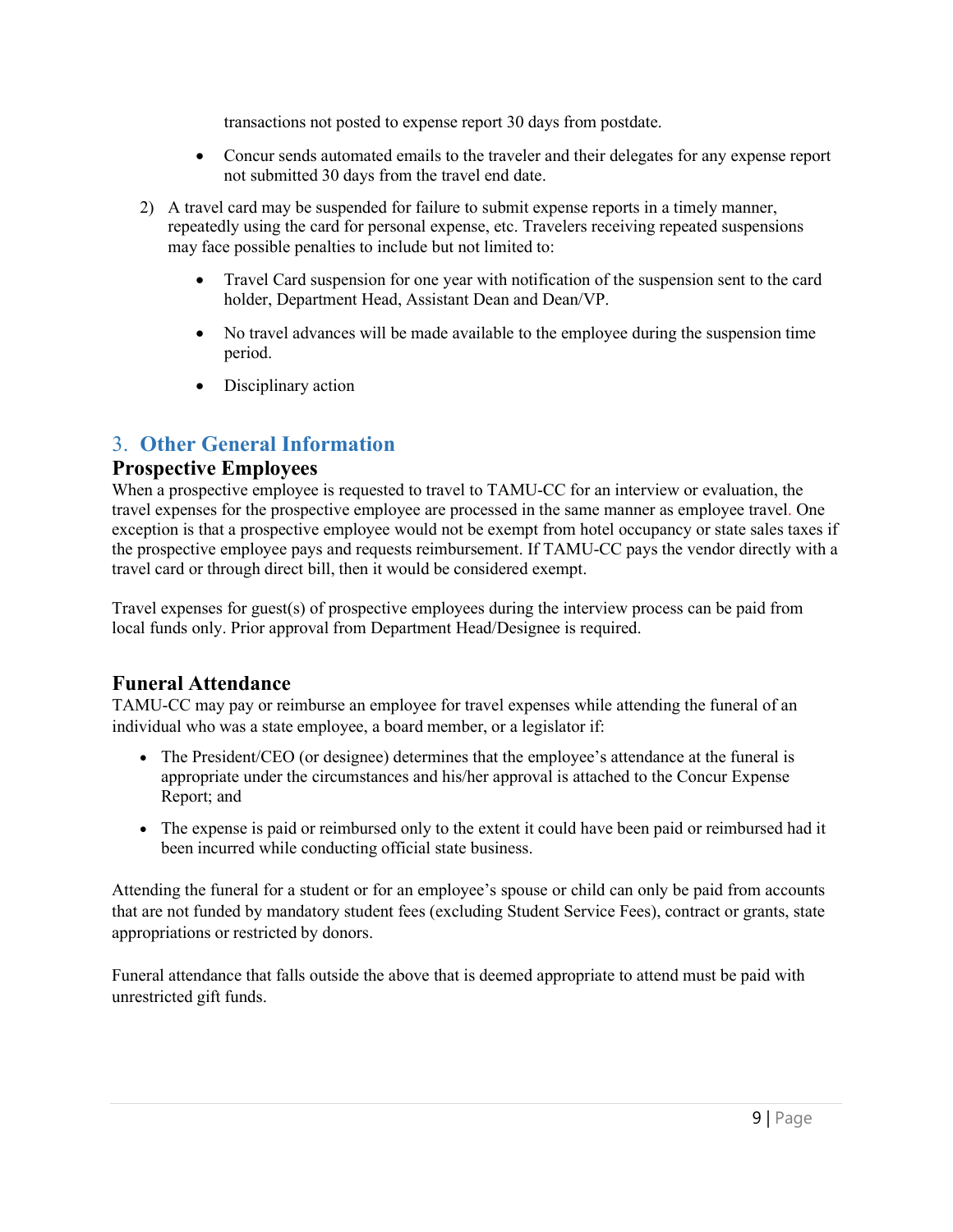# **Spousal Travel**

U.S. Treasury Regulation Section  $1.132-5(t)(l)$  allows reimbursement for travel expenses of an employee's spouse traveling with the employee by qualifying the expense as a working condition fringe benefit if the following conditions are met:

- It can be adequately shown that the spouse's presence on the employee's business trip has a bona fide business purpose, and
- The employee properly substantiates the travel.

If these conditions are not met, the expenses for the spouse will be reported as additional compensation to the employee.

Prior written approval from the President/CEO is required. This must be documented on the Concur document along with the business purpose. Only local funds may be used to fund approved spousal travel.

### **Travel Agent**

Corporate Travel Planners (CTP) is TAMU-CC's contracted and preferred travel agent. CPT can be reached by email at [tamutravel@ctp-travel.com](mailto:tamutravel@ctp-travel.com) or by calling (866)901-3377. Please note that if booking outside of Concur through a travel agent other than CTP, the services provided, and pricing should be equal to or less than our contracted provider. Conservation of funds policy, as stated in the general section, also applies to travel agent fees, and would be considered an audit finding on state accounts if paying more than the contracted rate with CTP.

# <span id="page-10-0"></span>**Travel Expenses**

As mentioned on pg. 4, travel on state or sponsored research must follow the STMP or sponsor project guidelines, however, when using Local Funds some exceptions may apply. The exceptions are described below:

# <span id="page-10-1"></span>**Transportation**

#### **Rental Car vs. Mileage Reimbursement Comparison**

One must calculate the most cost-effective method of transportation and use that mode of transportation, or the reimbursement will be limited to the most cost-effective method. The Rental Vehicle vs. Mileage Reimbursement Calculator (found at [https://fmx.cpa.texas.gov/fmx/travel/mileage/index.php\)](https://fmx.cpa.texas.gov/fmx/travel/mileage/index.php) is an electronic tool that performs the cost comparison between rental vs. mileage. After completing the calculation, save the spreadsheet and attach it to the expense report to document the amount requested for reimbursement.

# <span id="page-10-2"></span>1. **Mileage – Personally owned vehicle**

Employees may be reimbursed for actual mileage based on the guidelines below and reimbursement should be for the most direct route. Mileage reimbursements must be accompanied by either odometer readings, the mileage calculator available in Concur, or from online mapping service.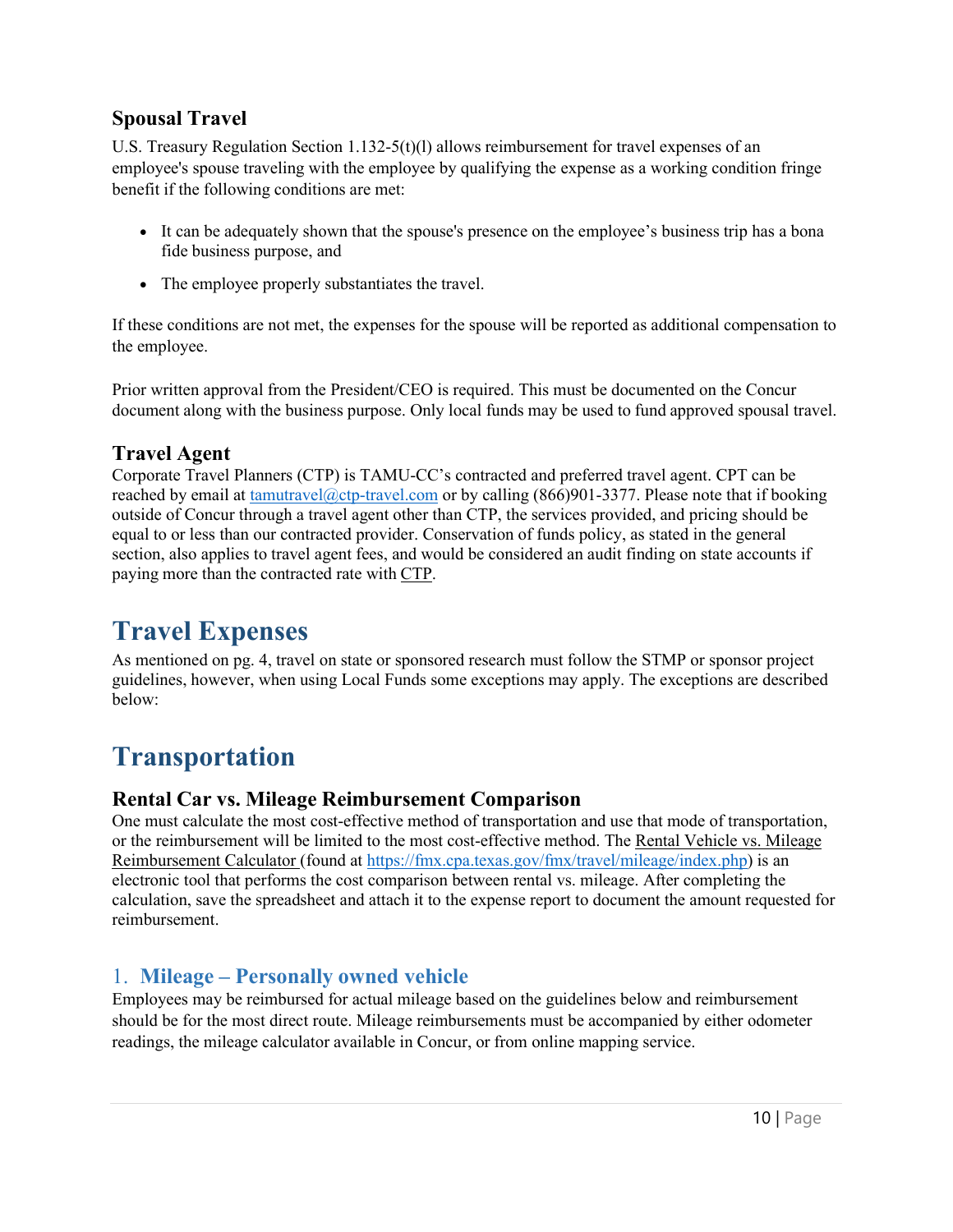#### <span id="page-11-0"></span>**In-State Mileage**

Mileage can be reimbursed anytime a personally owned vehicle is used for official state business; however, mileage between home to headquarters (place of work) is not reimbursable under any circumstances.

#### <span id="page-11-1"></span>**Out-of-State Mileage**

When claiming mileage to travel outside the State of Texas, mileage reimbursement will only be allowed up to the lowest available airfare as found in Concur for that business itinerary. A cost comparison must be attached to the expense report for any personal mileage claimed for the out of state travel. The cost comparison must contain documentation such as screen print, quotes, etc., of the costs of the airfare for that business itinerary. Calculated mileage cost will be limited to the cost of the documented lowest available non-refundable airfare. Follow the rules under In-State Mileage to calculate and document the mileage.

#### <span id="page-11-2"></span>**Mileage Reimbursement Rates**

State mileage rate [\(https://fmx.cpa.texas.gov/fmx/travel/textravel/rates/current.php\)](https://fmx.cpa.texas.gov/fmx/travel/textravel/rates/current.php) and Federal mileage rate [\(https://www.irs.gov/tax-professionals/standard-mileage-rates\)](https://www.irs.gov/tax-professionals/standard-mileage-rates) are available. These rates are automatically applied to mileage calculations on the expense report in Concur.

### <span id="page-11-3"></span>2. **Car Rental**

TAMU-CC is exempt from the Motor Vehicle Rental Tax, therefore, when renting a car in Texas, present the Motor Vehicle Rental Exemption Certificate *(Attachment C: Motor Vehicle Rental Exemption Certificate*); which can also be found at [travel/motor-vehicle-rental-exemption-certificate,](https://www.tamucc.edu/finance-and-administration/financial-services/disbursements-travel-services/travel/assets/documents/motor-vehicle-rental-exemption-certificate1.pdf) to the vendor.

In the event of an accident in a Rental Car, the employee should immediately contact the Rental company to inform them of the accident. Upon return, the employee should contact HR to determine if an injury and/or accident report is required.

#### <span id="page-11-4"></span>**Contract Vendors**

Travelers should purchase from contract vendors whenever possible by booking through Concur or using one of the vendors and corporate codes from the table below. The contract rates are usually much less than market rates and the contract rates include the required insurance coverage. Domestic contract rentals include CDW/LDW (Collision Damage Waiver/Liability Damage Waiver) and liability insurances. It is, therefore, not necessary to purchase additional insurance coverage. **Refuse any additional coverage offered.** However, the contracts do not extend to foreign countries so when renting a vehicle in a foreign country, it is considered an off-contract rental and the insurance coverage should be purchased.

| Enterprise | <b>UTS760</b> |
|------------|---------------|
| Avis       | F999760       |
| Hertz      | 2053818       |

If using state funds, it is required to purchase the rental car using the [STMP – Car Rental Contract](http://www.window.state.tx.us/procurement/prog/stmp/stmp-rental-car-contract/) as found in Concur or a valid [exception](http://www.tamus.edu/assets/files/travel/pdf/STMP%20Travel%20Exception%20Form.pdf) showing a cost comparison must be documented and attached to the expense report.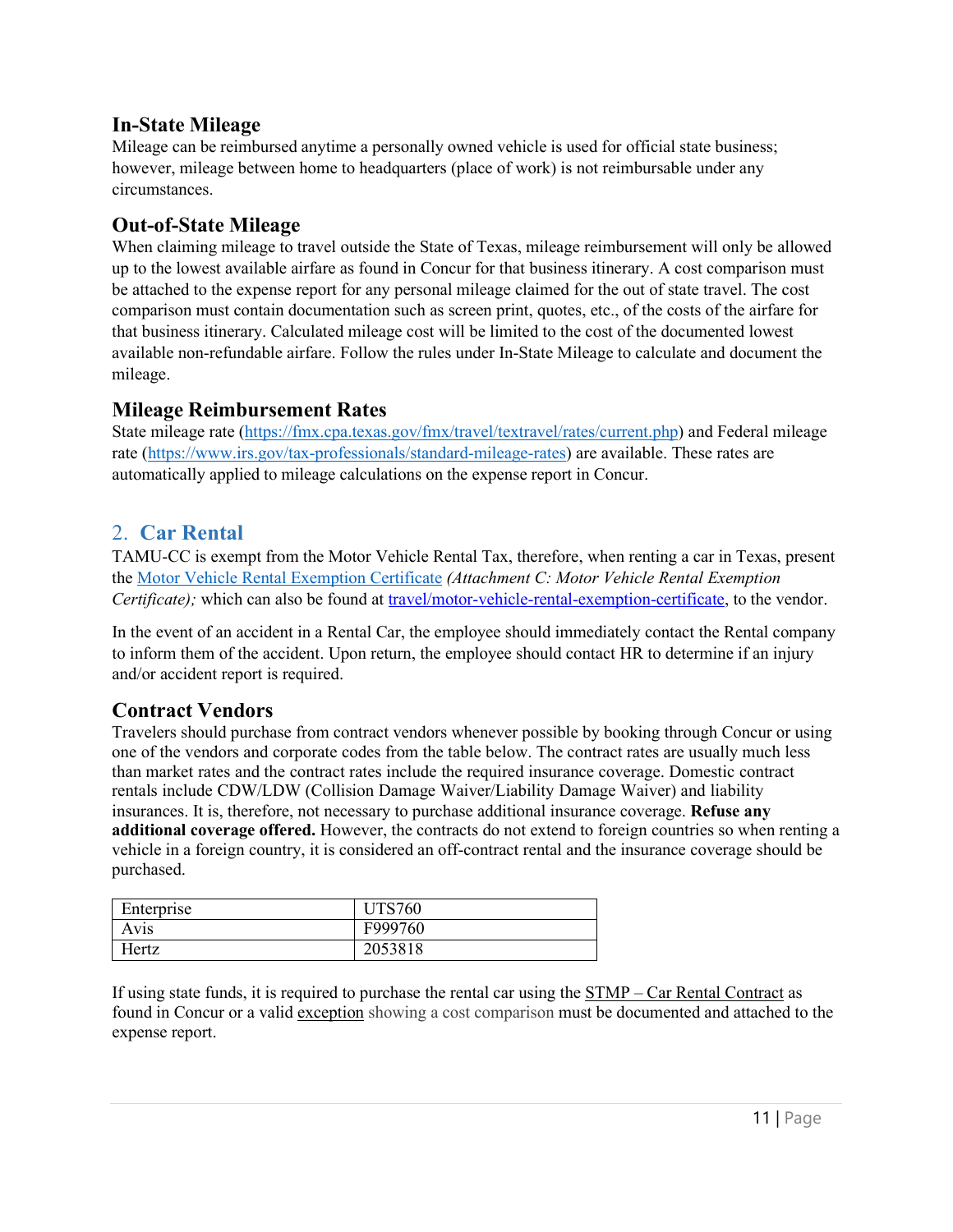#### <span id="page-12-0"></span>**Non-Contract Vendors**

Rates are normally more than the state contracted rates and do not include the appropriate coverage. As a result, usage of non-contract vendors for rental cars is discouraged. If procuring a non-contract rental car, CDW/LDW and Supplemental Liability Insurance (SLI) must be purchased. To compare the listed contract rate vs. a non-contract rate, contact the non-contract vendor for the cost of their daily insurance rate for CDW/LDW and SLI and add to their rental rate to determine the lower cost.

**Receipt Requirements:** A receipt is required to be attached to the expense report and should show itemization of all charges, starting and ending dates of the rental, name of the renter, and proof of payment.

#### <span id="page-12-1"></span>**Fuel**

Fuel is not reimbursable if mileage is being claimed. When renting a vehicle, it is recommended to use the travel card to purchase the fuel. Most rental car vendors require the car to be returned with the same level of fuel as it was at the time of pickup. If not, they will charge an inflated amount per gallon to fill up the car or return it to the level it was at the time of pickup. To make efficient use of University resources, it is recommended that the fuel be purchased by the traveler before returning the vehicle.

Justification should be provided in the Concur Expense Report with the date and amount for that destination.

**Receipt Requirements:** In general, fuel receipts are **not** required. However, receipts would be required in the event an employee using a contracted rental vehicle purchases fuel with a personal credit card or cash and is seeking reimbursement.

#### <span id="page-12-2"></span>**Coordination of Travel (Four-Per-Car Rule)**

When employees travel on the same dates with the same itinerary, they should coordinate travel. When four or fewer employees travel on the same itinerary, only one employee may receive full reimbursement for the calculated mileage. It is acceptable for the employees to split the mileage reimbursement from the one calculated mileage reimbursement. Personal itinerary changes should not be a valid exception, only business itinerary differences should allow for an exception to the rule.

For individual travel, vehicle size should be limited to full-size or smaller.

#### <span id="page-12-3"></span>3. **Air Transportation**

Travelers should comparison shop for the airfare itinerary that most efficiently (time and cost) serves their travel needs. Flexibility in arrival or departure times will impact the ability to price the lowest cost available fares. Normally, airfare booked well in advance will result in lower cost.

When using State funds, airfare must be purchased from the [STMP Airline Contracto](http://www.window.state.tx.us/procurement/prog/stmp/stmp-airline-contract/)r if available, otherwise, a valid [exception m](http://www.tamus.edu/assets/files/travel/pdf/STMP%20Travel%20Exception%20Form.pdf)ust be documented. If using Concur to book airfare, Concur will automatically document the [exception. I](http://www.tamus.edu/assets/files/travel/pdf/STMP%20Travel%20Exception%20Form.pdf)f booking is made outside of Concur, the exception must be manually documented to show the cost comparison and attached to the expense report. Class of flight can only be upgraded to Business/First Class if no other seat is available in economy class. Travelers are allowed one checked bag, unless there are extenuating circumstances (which must be documented). Extra fees for early boarding require a documented business justification documented in the Concur Expense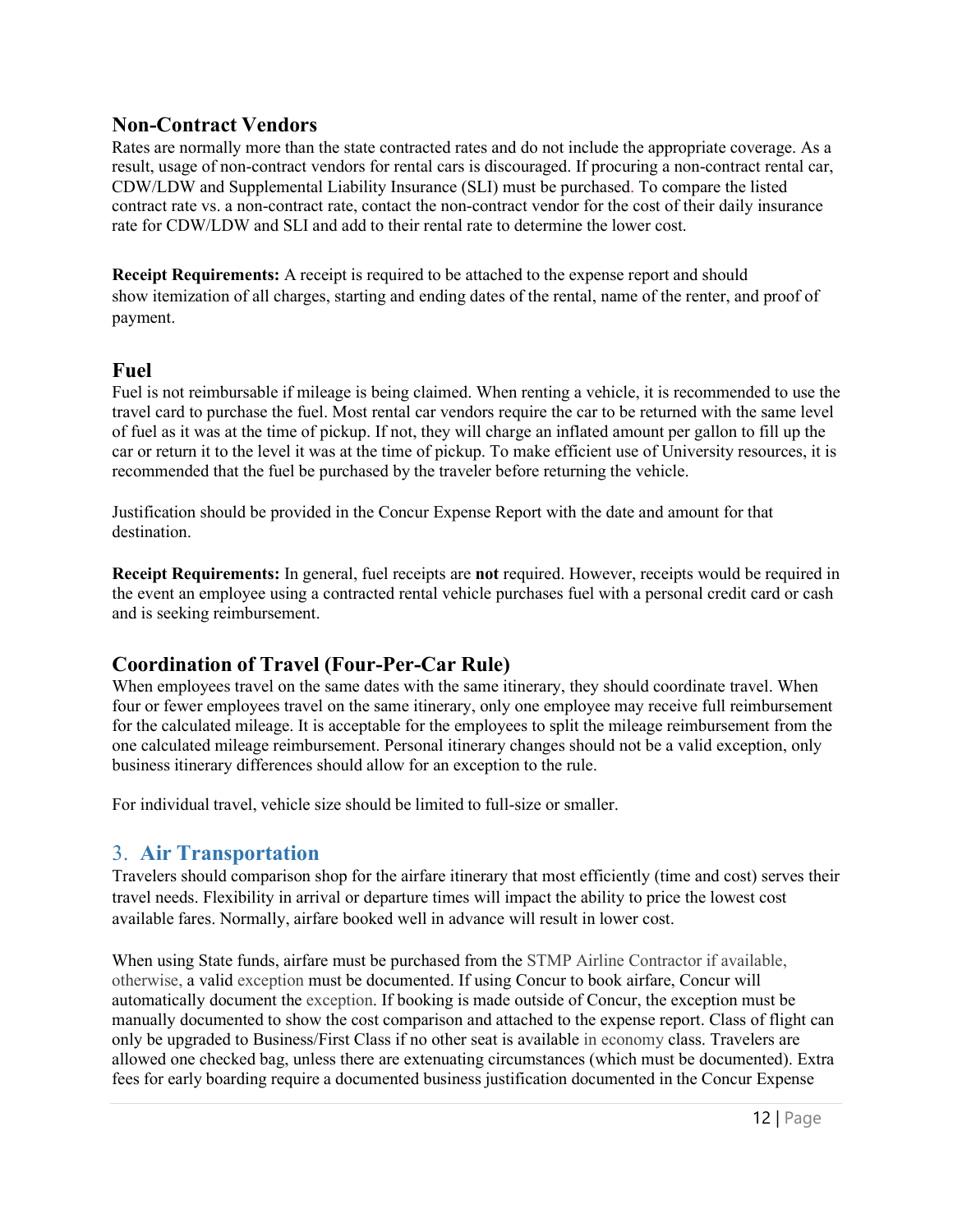Report. Additional restrictions apply to foreign travel and travel on federal funds, see page 16 for more information.

When using local funds, traveler is not required to use the TAMU-CC travel card nor STMP Airline Contract. In addition, employees may be reimbursed for additional airline fees such as charges for aisle seating or extra legroom with the Department Head or Dean's approval and attached to the Concur expense report. If there is a benefit or cost savings, Business/First Class airfare can be approved by the appropriate Vice President prior to the trip. Approval must be attached to the expense report. Business/First Class airfare may also be purchased when there is a documented medical necessity. Such document should be on file with Human Resources (HR) and a comment stating to that fact on the expense report. These additional charges may not be allowable on sponsored research accounts but may be absorbed by unrestricted accounts.

The CTP contract allows some level of refundability and/or transfer of airfare. Travelers who book outside of CTP and want refundable airfare, should obtain prior approval from department head or their designee.

**Receipt Requirements:** A receipt is required to be attached to the expense report and should include the following: name of the employee, airline name, ticket number, class of transportation, amount of airfare, origin, destination, date of each flight, and proof of payment.

# <span id="page-13-0"></span>4. **Bus/Boat/Rail Fares (Not Considered Mass Transit)**

Travelers should comparison shop for fare that most efficiently (time and cost) serves their travel needs. Flexibility in arrival or departure times will impact the ability to price the lowest cost fares available. Normally, fares booked well in advance will result in lower costs. There are no state fund requirements to use the STMP for these types of fares.

**Receipt Requirements:** A receipt required to be attached to the expense report and should include the following: name of the employee, carrier name, ticket number, class of transportation, amount of fare, origin, destination, date of each trip, and proof of payment.

# <span id="page-13-1"></span>5. **Mass Transit**

Intercity and Intracity Transportation (taxi, shuttle, bus, trolley, subway, train, limo):

- Intercity Transportation-Justification provided in the Concur Expense Report should provide destination, purpose, amount, and date for each transportation event. Receipt not required if less than \$75.
- Other Intercity Transportation Chauffeured services generally are not allowed unless a valid business purpose is provided to document why it was more efficient for the traveler vs. other means of transportation.
- Intracity Transportation Same requirements as above. Limousine or other extravagant transportation will require business purpose to document why it was more efficient to use this type of service vs. other means of transportation.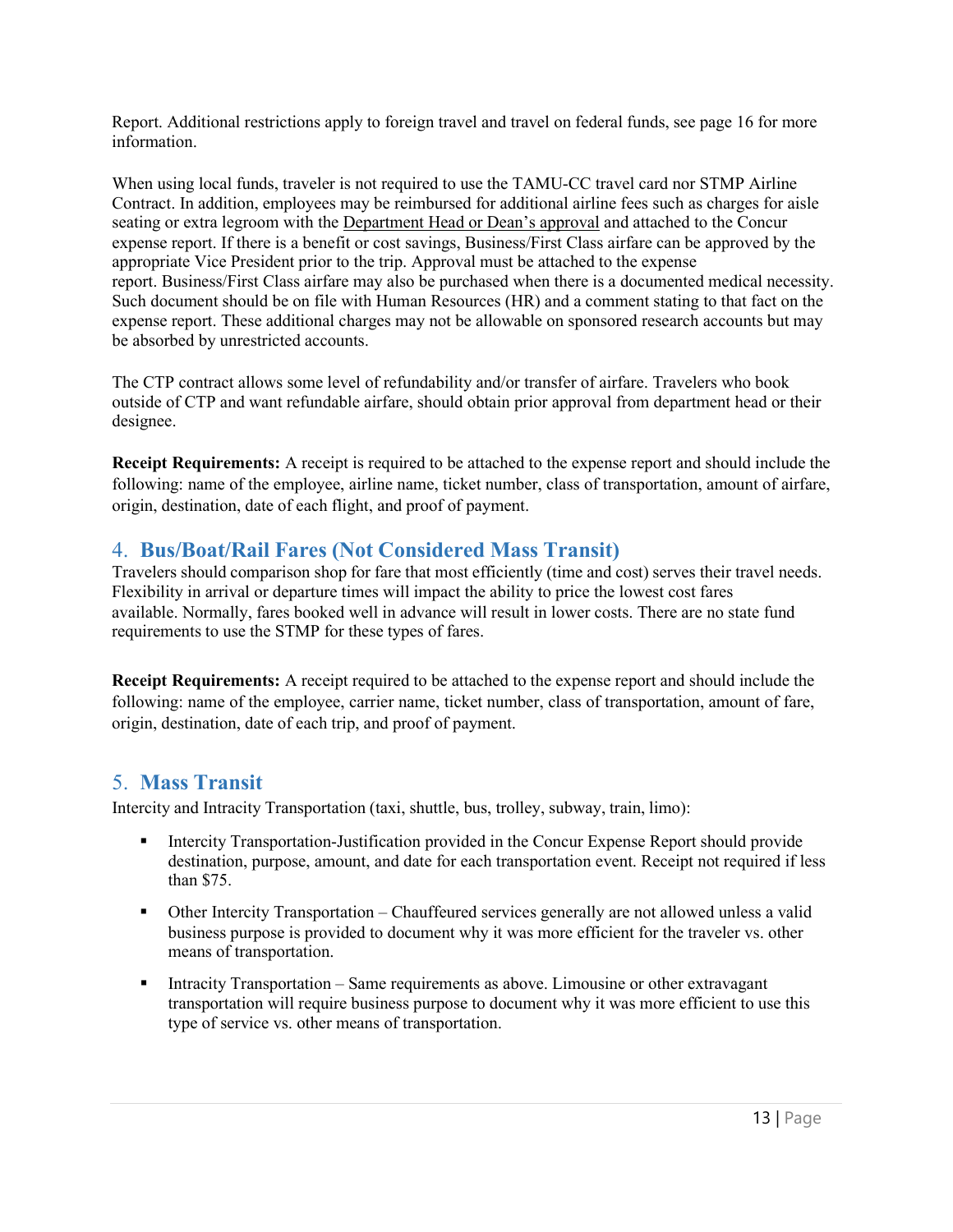**Receipt Requirements:** A receipt is not required if less than \$75.

# <span id="page-14-0"></span>**Meals**

Meals during travel that include an overnight stay are reimbursable. Meals during travel that does not include an overnight stay are considered compensation and will be taxable through Payroll.

Actual expenses up to the [GSA rate](http://www.gsa.gov/portal/content/104877) [\(https://www.gsa.gov/travel/plan-book/per-diem-rates\)](https://www.gsa.gov/travel/plan-book/per-diem-rates) may be claimed. The [GSA rate](http://www.gsa.gov/portal/content/104877) is determined by the destination city and if that city is not available on the table, the "Standard Rate" for that state should be used.

The Athletics Department is allowed to purchase athletic team meals, both locally and during official team travel, using the Travel Card. A list of attendees or team roster should be uploaded with the expense report in Concur.

**Receipt Requirements:** A receipt is not required, except for any single meal greater than \$75.00 or daily meal total exceeds the GSA rate.

#### <span id="page-14-1"></span>1. **Business Meals**

Business meals can be purchased while in travel status on the travel card. The traveler must document the business purpose and who attended on the expense report. The employee's portion of the business meal will be considered as part of that day's meal total.

**Receipt Requirements:** Business meals require a receipt as documentation no matter the dollar amount. In addition to the receipt, business meals also require the substantiation of who attended and the business purpose/discussion, and should be documented on a Business Meal Form (*Attachment D: Business Meal Form*), which can also be found at [financial-services/business-meal-form](https://www.tamucc.edu/finance-and-administration/financial-services/credit-card-administration/assets/documents/business-meal-form.pdf)

#### <span id="page-14-2"></span>2. **Alcohol**

Alcohol may be allowed only when purchased and consumed as part of a business meal, or if there is a business reason for the purchase. Alcohol is not allowable as part of regular travel meals, even when using an account that allows for the purchase of alcohol. Alcohol purchased during a business meal must be itemized and identified on the expense report in Concur. Only certain accounts allow for the purchase of alcohol, so prior to the trip or business meal, verify if alcohol can be purchased on your account. Under no circumstance is alcohol allowed on sponsored research.

# <span id="page-14-3"></span>**Lodging**

Actual lodging expenses should not exceed the maximum lodging reimbursement rate. The maximum lodging rate is the GSA rate for that destination city and for that particular month. If the destination city does not appear, the Standard Rate applies. Maximum lodging rate and Standard Rate can be found at [https://fmx.cpa.texas.gov/fmx/travel/textravel/rates/current.php. F](https://fmx.cpa.texas.gov/fmx/travel/textravel/rates/current.php)or Standard Rate please use the current rate for "locations not listed".

If two employees share a hotel room, each employee is allowed up to the maximum lodging rate per employee, but claim is limited to the actual cost of the shared room.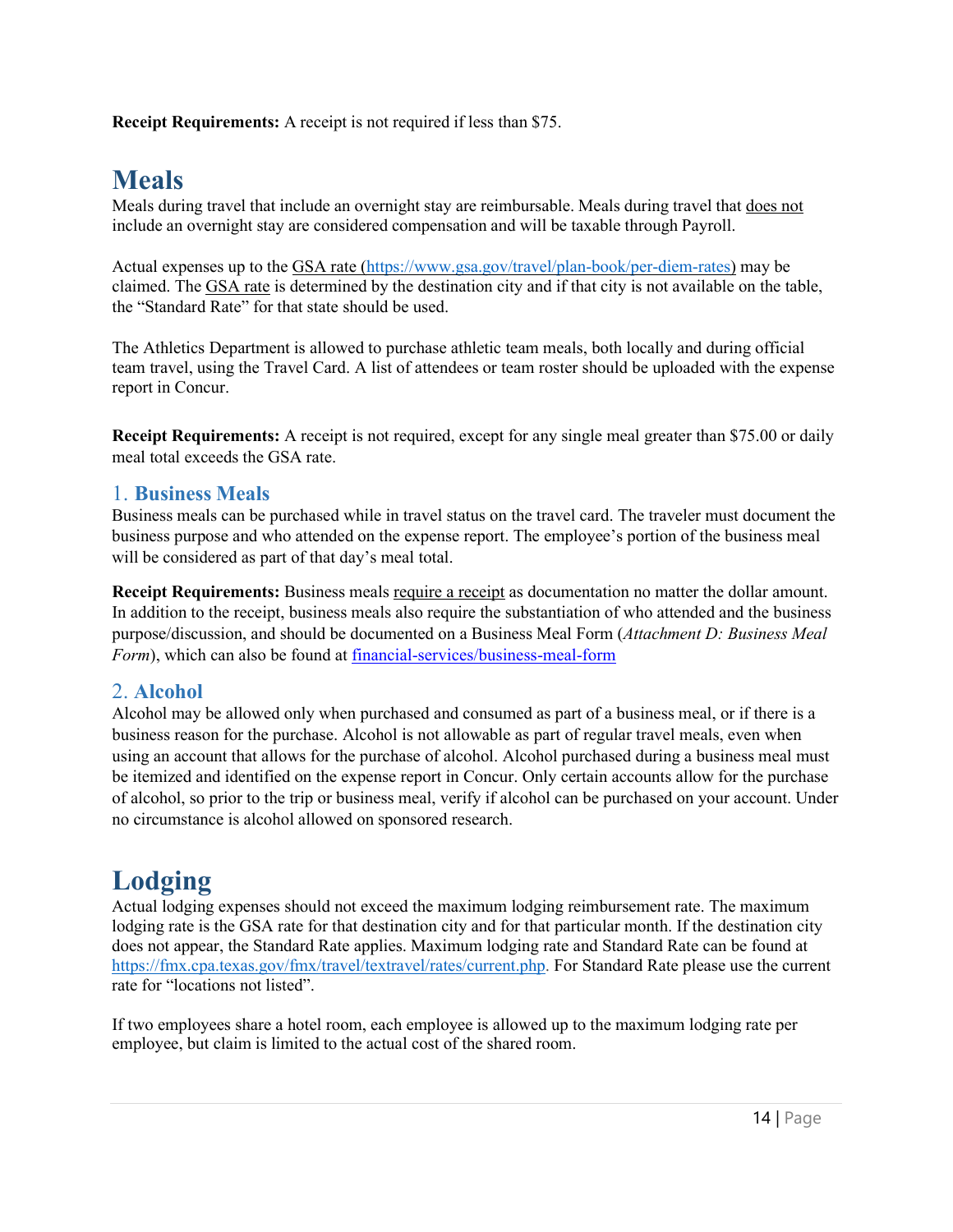When using State funds, the traveler must also stay at a [Contract Hotel w](http://portal.cpa.state.tx.us/hotel/hotel_directory/index.cfm)hich is available by booking through Concur. If the traveler is unable to stay at a contracted hotel or a valid [exception m](http://www.tamus.edu/assets/files/travel/pdf/STMP%20Travel%20Exception%20Form.pdf)ust be documented and attached to the expense report.

Higher lodging should be requested and approved prior to the trip when possible and should be listed on the Travel Request if it is determined that local conditions necessitate an increase in the lodging rate for a location for both in-state and out-of-state travel. This determination must be documented in the expense report and made available upon request during post-payment audit.

Higher lodging exception: A traveler may voluntarily decrease meal allowance to increase lodging rate (*cannot decrease lodging rate to increase meal allowance*) to increase the maximum allowance for lodging.

Hotel tax is not included in the [maximum lodging allowance. T](https://fmx.cpa.state.tx.us/fmx/travel/textravel/meallodg/hotelocc/maximum.php)herefore, hotel taxes can be claimed even if it causes the daily lodging amount to be exceeded.

### <span id="page-15-0"></span>**1. Hotel Occupancy Tax Exemption**

When traveling within the state of Texas the University is considered exempt from the Texas Hotel Occupancy Tax. At the time of check in, present the [Texas Hotel Occupancy Tax Exemption Form](https://disbursement.tamu.edu/media/64720/texas-hotel-occupancy-exemption.pdf) (*Attachment E: Texas Hotel Occupancy Tax Exemption Certificate)* to be exempt from paying the state tax. Form can also be found at [travel/hotel-occupancy-tax-exemption.](https://www.tamucc.edu/finance-and-administration/financial-services/disbursements-travel-services/travel/assets/documents/hotel-occupancy-tax-exemption.pdf)

**Hotel Receipt Requirements:** A hotel receipt is required to be attached to the expense report and must show vendor name, vendor address, daily itemization of all charges (i.e.: room, taxes, parking, etc.), name of the employee/occupant, single room rate, and proof of payment. In addition to providing an itemized receipt, the expenses for lodging must be itemized per day on the expense report in Concur.

#### <span id="page-15-1"></span>**2. Lease of Apartment or House**

An employee/traveler may lease an apartment or house in the event there is a cost savings to the university or other factors exist that make the stay at a traditional lodging establishment inefficient to the business travel. The lease must be in the individual's name and not in the name of the University. The expense report must provide a justification in the Concur Expense Report as to why a lease was the preferred lodging with cost comparison or other explanation as to why it was more efficient for the business travel. If the lease must be in the University's name, then appropriat[e University contract](https://disbursement.tamu.edu/purchase/purchasing/contracts/) [requirements](https://disbursement.tamu.edu/purchase/purchasing/contracts/) must be followed and documentation of that approval process must be provided. Please contact the Office of Contracts at (361)825-3918 for questions.

**Receipt Requirements**: The expense report must also provide a copy of the lease and proof of payment to satisfy the receipt requirement for lodging.

# <span id="page-15-3"></span><span id="page-15-2"></span>**Other Expenses Conference/Event Registration**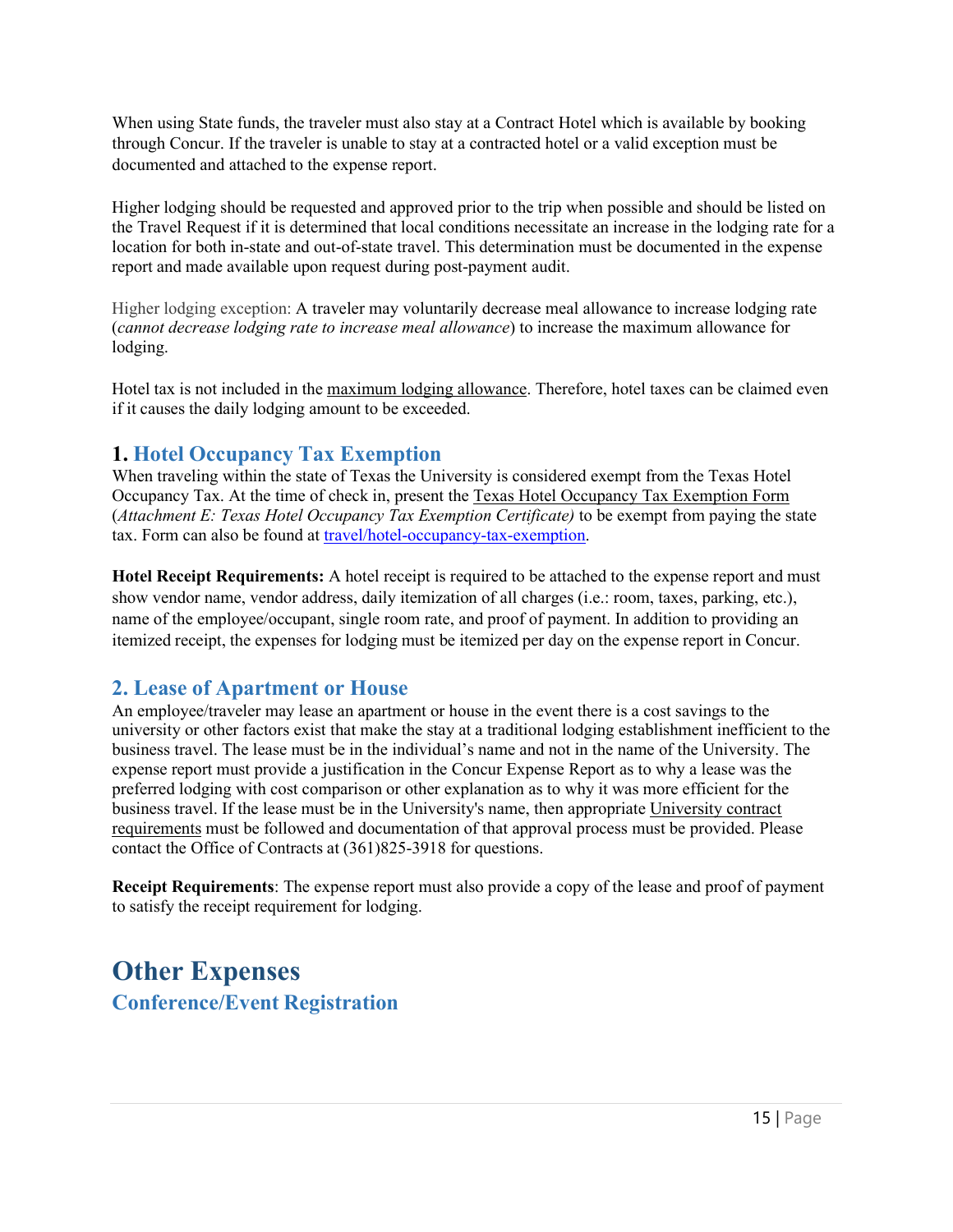**Receipt Requirements:** Itemized receipt showing proof of payment is required to document registration paid to attend an event. A conference/event flyer or brochure should also be submitted with the expense report.

### <span id="page-16-0"></span>**Parking**

Justification should be provided in the Concur Expense Report with the location, purpose, amount and date of each parking event.

**Receipt Requirements:** Receipts are **not** required.

# <span id="page-16-1"></span>**Tolls**

Justification should be provided in the Concur Expense Report with the destination, purpose, amount and date of toll cost for that destination.

**Receipt Requirements:** Receipts are **not** required.

# <span id="page-16-2"></span>**Gratuities**

Gratuities are **not** allowed on state funds.

Sponsored research may have more stringent requirements and may not allow gratuities. Gratuities are allowed on local funds, but the amount should be reasonable for the services provided when a tip is warranted. Gratuities should not exceed 20% of the bill (rounded up to the nearest dollar).

# <span id="page-16-3"></span>**Laundry**

Employees may, with supervisor approval, be reimbursed for laundry expenses when a traveler experiences extenuating circumstances while traveling on official TAMU-CC business. These circumstances include but are not limited to luggage damage (in which the contents are damaged), inclement weather, or extended stay for a business purpose. Justification should be provided in the Concur Expense Report.

**Receipt Requirements:** Receipts are required.

# <span id="page-16-4"></span>**Foreign Travel**

# <span id="page-16-5"></span>1. **Approval Requirements**

All foreign travel by University employees and students on official university business should be approved in advance. The authorization for travel and completed Foreign Travel Checklist (Attachment R) should be submitted and processed through Concur's Travel Request module. It is recommended that the request be submitted for approval 30 days prior to the travel start date. Concur's Travel Request module obtains the appropriate approvals for foreign travel, including approvals required for countries with Travel Warnings and the employee's Acknowledgement of Risk.

#### **Travel Warnings and Acknowledgement of Risk**

In Concur, the employee will be required to select "Country(s) not under a warning" or "Country(s) under US State Dept warning" in the "Foreign Risk" field. The employee can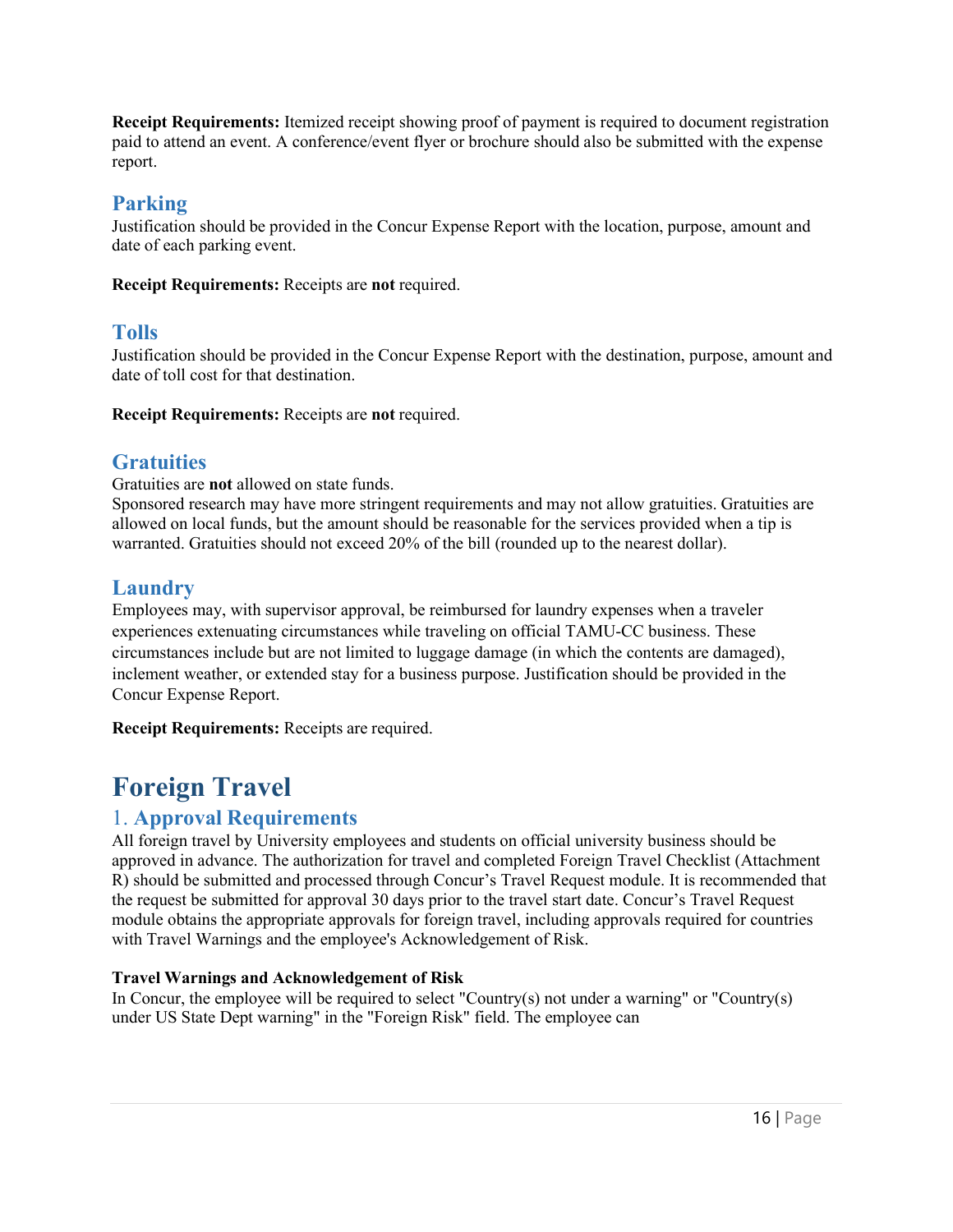determine if the country is under a warning by checking the US Department of State [Travel Warnings](http://travel.state.gov/content/passports/english/alertswarnings.html) [and Alerts](http://travel.state.gov/content/passports/english/alertswarnings.html) [\(https://travel.state.gov/content/travel/en/traveladvisories/traveladvisories.html/\)](https://travel.state.gov/content/travel/en/traveladvisories/traveladvisories.html/). By selecting one of the countries in the "Foreign Risk" field in Concur, the employee is acknowledging the following statement: I have read and understand the conditions and potential risks associated with this travel as detailed in the current US Department of Stat[e Travel Warnings and](http://travel.state.gov/content/passports/english/alertswarnings.html) [Alerts.](http://travel.state.gov/content/passports/english/alertswarnings.html)

The employee is also required to record all countries traveling to as part of the business itinerary in Concur. Concur will route the document to the appropriate approval levels based upon the "Risk Field" selection and the countries recorded. Approvals required, depending on risk, could include the Provost, System Risk Management, Export Control, and the President/CEO. Concur will route the document accordingly to obtain those approvals.

The University cannot use State funds for Foreign Travel by a student(s).

# <span id="page-17-0"></span>2. **Passport/Visa/Medical Needs**

Expenses related to international travel preparation for business purposes is an allowable expense. For example, costs to obtain passports/visas or immunizations required for a particular country are reimbursable expenses.

**Receipt requirements:** Receipts are required for reimbursement or to document the travel card charge.

# <span id="page-17-1"></span>3. **International Travel Safety**

Employees traveling internationally must complete the international travel safety training every two years. The training is available through TrainTraq. The courses required are: Foreign Travel – 2111728, Export Control – 2111212, and US Foreign Corrupt Practices Act - 2113639. Transcript(s) showing completion will be required and should be attached to the Concur Travel Request.

It is recommended that the traveler register with the US Department of State using th[e Smart Traveler](https://step.state.gov/step/) [Enrollment Program \(STEP\) \(](https://step.state.gov/step/)[https://step.state.gov/\)](https://step.state.gov/). This allows traveler to receive information from the embassy about safety conditions in the destination country and helps the embassy contact the traveler in case of an emergency.

Also, even though it is required that the traveler check the US Department of State [Travel Warnings and](http://travel.state.gov/content/passports/english/alertswarnings.html) [Alerts](http://travel.state.gov/content/passports/english/alertswarnings.html) at the time of the Travel Request submission in Concur, it is also recommended to check the site just before departure. There are also many other links on this site that provide vital information about the country (e.g., U.S. Embassy contact information, safety and security, travel, health, visa requirements, etc.).

\*In the event of an emergency while traveling abroad, contact TAMU-CC's [Card S](http://traveltest.tamu.edu/Assistance-Abroad-Program)ervices at (361) 825-5767 or [travel@tamucc.edu.](mailto:travel@tamucc.edu)

# <span id="page-17-2"></span>4. **Texas A & M System Assistance Abroad Program**

The Texas A&M System provides a blanket emergency evacuation program through Cultural Insurance Services International (CISI) for TAMU-CC employees who travel abroad on official university business or on TAMU-CC sponsored international travel. The CISI Assistance Abroad Program gives TAMU-CC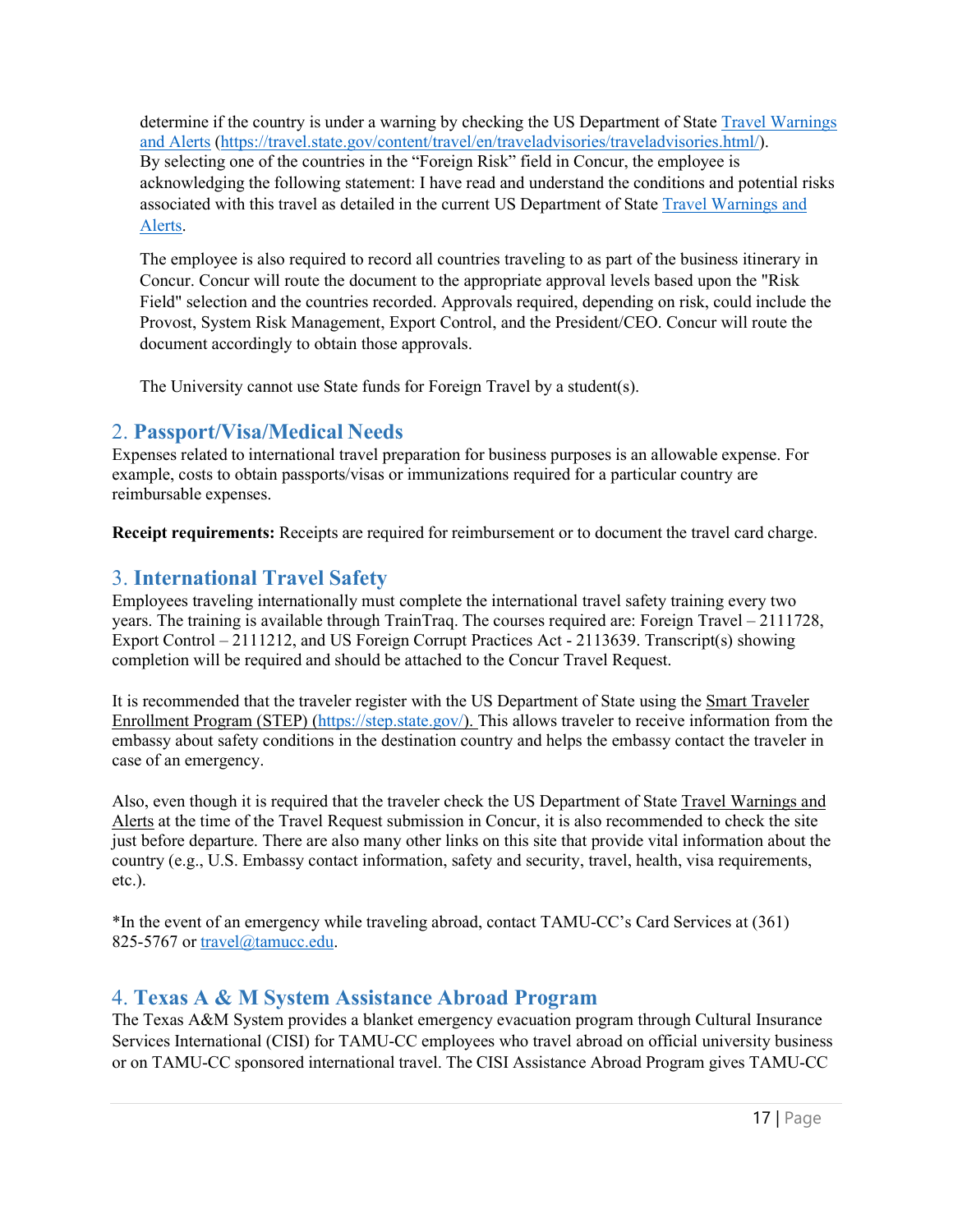faculty and staff access to a wide range of 24-hour travel and security assistance services while studying abroad, including:

- $\triangleright$  Emergency medical and security evacuations
- $\triangleright$  Emergency medical transportation services
- $\triangleright$  Destination Specific Trip Planning Tools
	- Real-time travel/security alerts
	- **Trip reports with cultural and other general recommendations**
	- Security reports
	- Health and immunization briefs/recommendations
	- Security rating
	- Currency exchange rates
- $\triangleright$  Assistance during international travel emergencies, such as:
	- **Medical referrals**
	- **Prescription drug replacement/shipment**
	- Replacement of lost or stolen airline ticket
	- Credit card/Passport/Important document replacement
	- **Location of legal services**

For additional information on the services available through CISI go to [travel/faculty-staff-foreign-travel](https://www.tamucc.edu/finance-and-administration/financial-services/disbursements-travel-services/travel/faculty-staff-foreign-travel.php)

# <span id="page-18-0"></span>5. **Medical Insurance While Abroad**

TAMU-CC faculty and staff are strongly encouraged to visit the [Blue C](http://www.bcbs.com/already-a-member/traveling-outside-of-the.html)ross Blue Shield Global website [\(http://www.bcbsglobal.com/\)](http://www.bcbsglobal.com/) to review the Blue Cross Blue Shield services available in your travel destination(s) prior to departure.

#### <span id="page-18-1"></span>6. **State Department Rates**

State Department Rate[s https://aoprals.state.gov/content.asp?content\\_id=184&menu\\_id=78\)](https://aoprals.state.gov/content.asp?content_id=184&menu_id=78) are used to determine meal and lodging rates for the area of the (foreign) country that is being traveled to.

#### <span id="page-18-2"></span>7. **Fly America Act**

The Fly America Act (*41 CFR 301-10.131 through 301-10.143*) requires that all federally funded travel be on a US flag carrier or US flag carrier service provided under a code-share agreement\*.

*\* Code sharing occurs when two or more airlines "code" the same flight as if it was their own. In other words, a U.S. airline may sell a seat on the plane of a foreign air carrier; this seat is considered the same as one on a plane operated by a U.S. flag carrier. Compliance with the Fly America Act is satisfied when the U.S. flag air carrier's designator code is present in the area next to the flight numbers on the airline ticket, boarding pass, or on the documentation for an electronic ticket (passenger receipt).*

To ease the burden on the traveler or their booking designee, CTP has contracted to ensure compliance with the Fly America Act when airfare is booked through CTP. CTP will book within compliance, or anacceptable exception will be noted that carries to the expense report in Concur.

While booking through CTP (either via the Concur online booking tool or calling them directly) is recommended, a traveler may choose to accept this responsibility and book through other means. By doing so, the traveler assumes 100% responsibility that the airfare is in compliance, or a valid exception is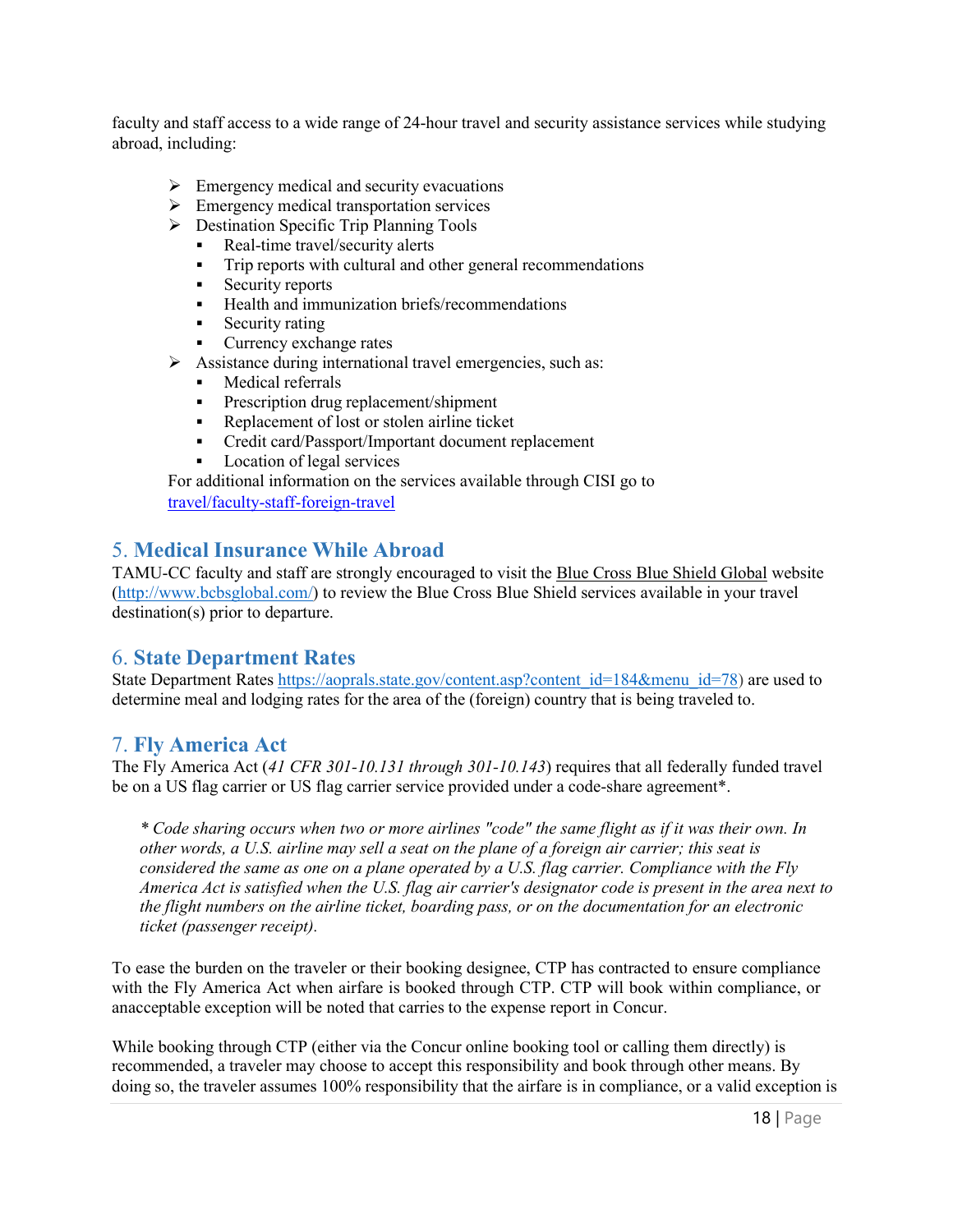documented. Documentation must be attached to the Concur expense report. Documentation of compliance is the appearance of the US flag air carrier's designator code and flight number on tickets or associated documentation (e-Ticket itinerary) for all legs of a trip.

\*\*\*Exceptions to the Fly America Act:

The one exception to the Fly America Act is the [Open Skies Agreements. O](http://www.gsa.gov/portal/content/103191)n October 6, 2010, the United States and European Union (EU) ["Open Skies" Air Transport Agreement w](http://www.gsa.gov/graphics/ogp/FTRBulletin11-02USEUOpenSkies.pdf)as published by the U.S. General Services Administration, providing full explanation of the multilateral agreement set in place so that qualifying travelers, whose travel is supported by federal funds, may travel on European Union airlines as well as U.S. Flag Air Carriers. These agreements with other nations allow travel on foreign airlines under certain conditions with procurement using federal funds. There are other exceptions to the Fly America Act which may be appropriate as well. A list of these exception criteria may be found in the [Federal Travel Regulation Guidelines,](http://www.gsa.gov/portal/ext/public/site/FTR/file/Chapter301p010.html/category/21868/#wp1088913) Sections 301‐10.135–138. Please note that lower cost and personal convenience are not acceptable criteria for justifying the non-availability of a U.S.-flag air carrier.

To document the exceptions, you must make a memo to the file with supporting documentation and attach it to the Concur Expense Report.

### <span id="page-19-0"></span>8. **Export Control**

When planning an international trip, please visit the [Export Control s](http://vpr.tamu.edu/resources/export-controls)ite [\(https://tamucc.edu/president/compliance/export-control/index\)](https://www.tamucc.edu/president/compliance/export-control/index.php) for contact information, for questions, andto review the *Export Control, Form 400.01, International Travel found at (*[https://tamucc.edu/president/compliance/export-control/impacted-areas/international-travel](https://www.tamucc.edu/president/compliance/export-control/impacted-areas/international-travel.php)*.)* For further information, please contact Rebecca Ballard, Director of Research Regulatory Compliance at 825-2497, or by email at [rebecca.ballard@tamucc.edu](mailto:rebecca.ballard@tamucc.edu)

# <span id="page-19-1"></span>**Student Travel (including Field Trips)**

Student travel is governed by Texas A&M University-Corpus Christi, *Student Travel Rule [13.04.99.C1](https://www.tamucc.edu/governance/rules-procedures/assets/13.04.99.c1-student-travel.pdf)*  and *Student Travel Procedures [13.04.99.C1.01.](https://www.tamucc.edu/governance/rules-procedures/assets/13.04.99.c1.01-student-travel.pdf)*

#### <span id="page-19-2"></span>1. **Travel Approval/Notification**

An approved Student Travel Packet (*Attachment T: Student Travel Packet Checklist;* form can also be found at [https://disbursements-travel-services/travel/student-packet-checklist\)](https://www.tamucc.edu/finance-and-administration/financial-services/disbursements-travel-services/travel/assets/documents/student-packet-checklist.pdf) for all student travel should include:

- Student Travel Checklist (and instructions) (*Attachment F: Student Travel Checklist;* form can also be found at [https://disbursements-travel-services/travel/student-travel-checklist-](https://www.tamucc.edu/finance-and-administration/financial-services/disbursements-travel-services/travel/assets/documents/student-travel-checklist--instructions.pdf) [instructions\)](https://www.tamucc.edu/finance-and-administration/financial-services/disbursements-travel-services/travel/assets/documents/student-travel-checklist--instructions.pdf)
- Trip itinerary (*Attachment G: Trip Itinerary*; form can also be found at [https://disbursements-travel-services/travel/trip-itinerary\)](https://www.tamucc.edu/finance-and-administration/financial-services/disbursements-travel-services/travel/assets/documents/trip-itinerary.pdf)
- List of Participants (*Attachment H: Group Travel Participant List*; form can also be found at [https://disbursements-travel-services/travel/participant-list\)](https://www.tamucc.edu/finance-and-administration/financial-services/disbursements-travel-services/travel/assets/documents/participant-list.pdf)
- Waiver-Indemnification Form (*Attachment I: Agreement for Waiver, Indemnification, Assumption of Risk and Medical Treatment Authorization*; form can also be found at [https://disbursements](https://www.tamucc.edu/finance-and-administration/financial-services/disbursements-travel-services/travel/assets/documents/waiver-indemnification-form.pdf)[travel-services/travel/waiver-indemnification-form\)](https://www.tamucc.edu/finance-and-administration/financial-services/disbursements-travel-services/travel/assets/documents/waiver-indemnification-form.pdf)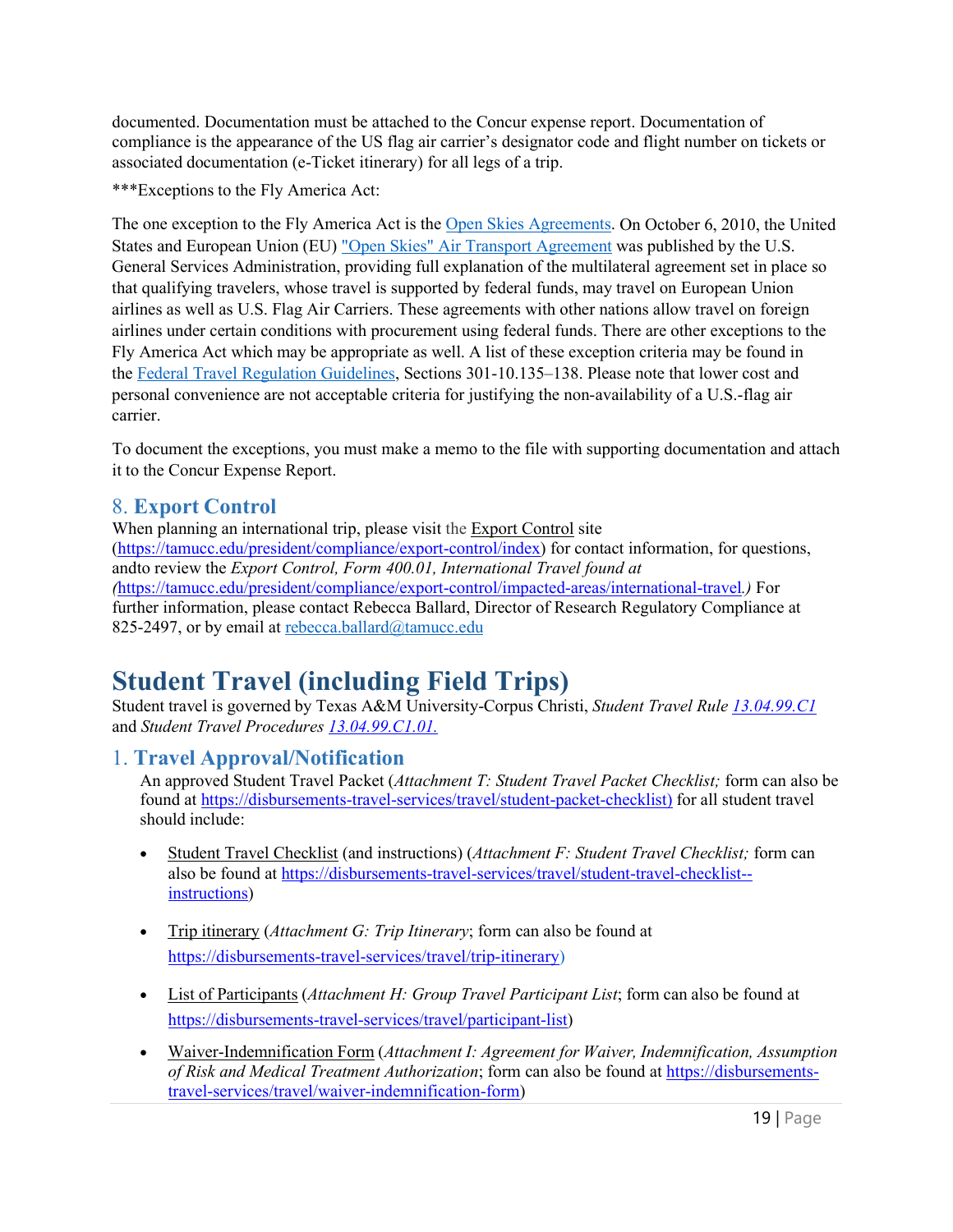- Emergency Information Form (*Attachment J: Emergency Information*; form can also be found at [https://disbursements-travel-services/travel/emergency-information-form\)](https://www.tamucc.edu/finance-and-administration/financial-services/disbursements-travel-services/travel/assets/documents/emergency-information-form.pdf)
- Driver's Record Request (if applicable) (*Attachment K: Drivers Record Request Form*; form can also be found at [https://university-police-department/drivers-record-request\)](https://www.tamucc.edu/university-police-department/assets/documents/drivers-record-request.pdf)
- Driver Release (if applicable) (*Attachment L: Driver Release*; form can also be found at [https://disbursements-travel-services/travel/driver-release-form\)](https://www.tamucc.edu/finance-and-administration/financial-services/disbursements-travel-services/travel/assets/documents/driver-release-form.pdf)
- Incident/Accident Report (*Attachment M: Incident/Accident Report*; form can also be found at [https://disbursements-travel-services/travel/incident---accident-report-form\)](https://www.tamucc.edu/finance-and-administration/financial-services/disbursements-travel-services/travel/assets/documents/incident---accident-report-form1.pdf)
- International Travel Questionnaire for Extreme Risk Countries (Foreign Travel Only) (*Attachment N: International Travel Questionnaire for Extreme Risk Countries*; form can also be found at [https://disbursements-travel-services/travel/international-travel-questionnaire-for](https://www.tamucc.edu/finance-and-administration/financial-services/disbursements-travel-services/travel/assets/documents/international-travel-questionnaire-for-extreme-risk-countries1.pdf)[extreme-risk-countries\)](https://www.tamucc.edu/finance-and-administration/financial-services/disbursements-travel-services/travel/assets/documents/international-travel-questionnaire-for-extreme-risk-countries1.pdf)

Prior to departure, the approved Travel Packet must be provided to the following:

- The University department, unit, or student organization advisor, and,
- University Police Department at [universitypolicefrontdesk@tamucc.edu, a](mailto:universitypolicefrontdesk@tamucc.edu)nd,
- TAMU-CC Travel Office at [travel@tamucc.edu](mailto:travel@tamucc.edu)

Please note: When traveling abroad, faculty, staff, and students are required to take the following courses in TrainTraq. Transcript(s) showing completion will be required as indicated on the checklist.

- Foreign Travel Course #2111728 International Travel Safety: Safe Passage Presentation
- Export Control Course  $\#2111212$  Export Controls & Embargo Training Basic Course
- Export Control Course #2113639 U.S. Foreign Corrupt Practices Act

These presentations provide safety and awareness education for TAMU-CC employees and students while traveling overseas. Faculty and staff can access these presentations through HR Connect Single Sign On (SSO). Students will need to contact the Employee Development and Compliance Services at (361) 825-2530 or [employee.relations@tamucc.edu i](mailto:employee.relations@tamucc.edu)n order to get access through an external gateway.

Personal Accident Insurance (PAI) must be purchased when renting state contracted vehicles if not already included in the contract. A Lost/Damage Waiver (L/DW) or comprehensive coverage, which covers any damage that might occur to the rental vehicle and primary liability for persons and property outside the rental vehicle, are included in state-contracted rental vehicle rate. PAI insurance is currently only available through Avis.

#### <span id="page-20-0"></span>2. **Receipt Requirements**

Unlike employee travel, **all receipts are required** for student travel expenses.

# <span id="page-20-1"></span>3. **Student Travel Funding**

State funds cannot be used to fund student travel; only local funds can be used.